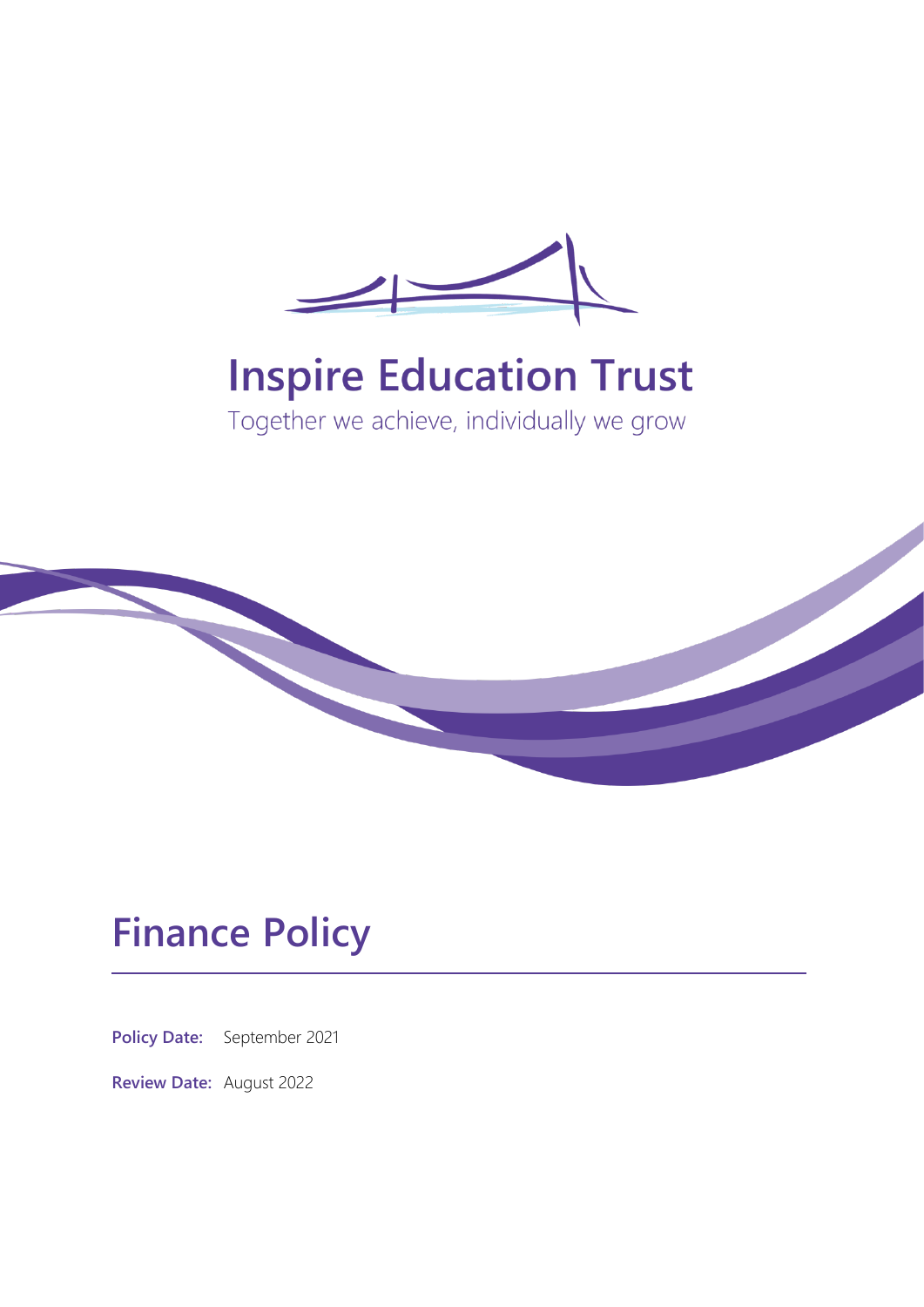## **Document History**

| Version | <b>Status</b> | Date   | Author             | Summary Changes |
|---------|---------------|--------|--------------------|-----------------|
| V1      |               | Aug 21 | Lois<br>Whitehouse |                 |
|         |               |        |                    |                 |
|         |               |        |                    |                 |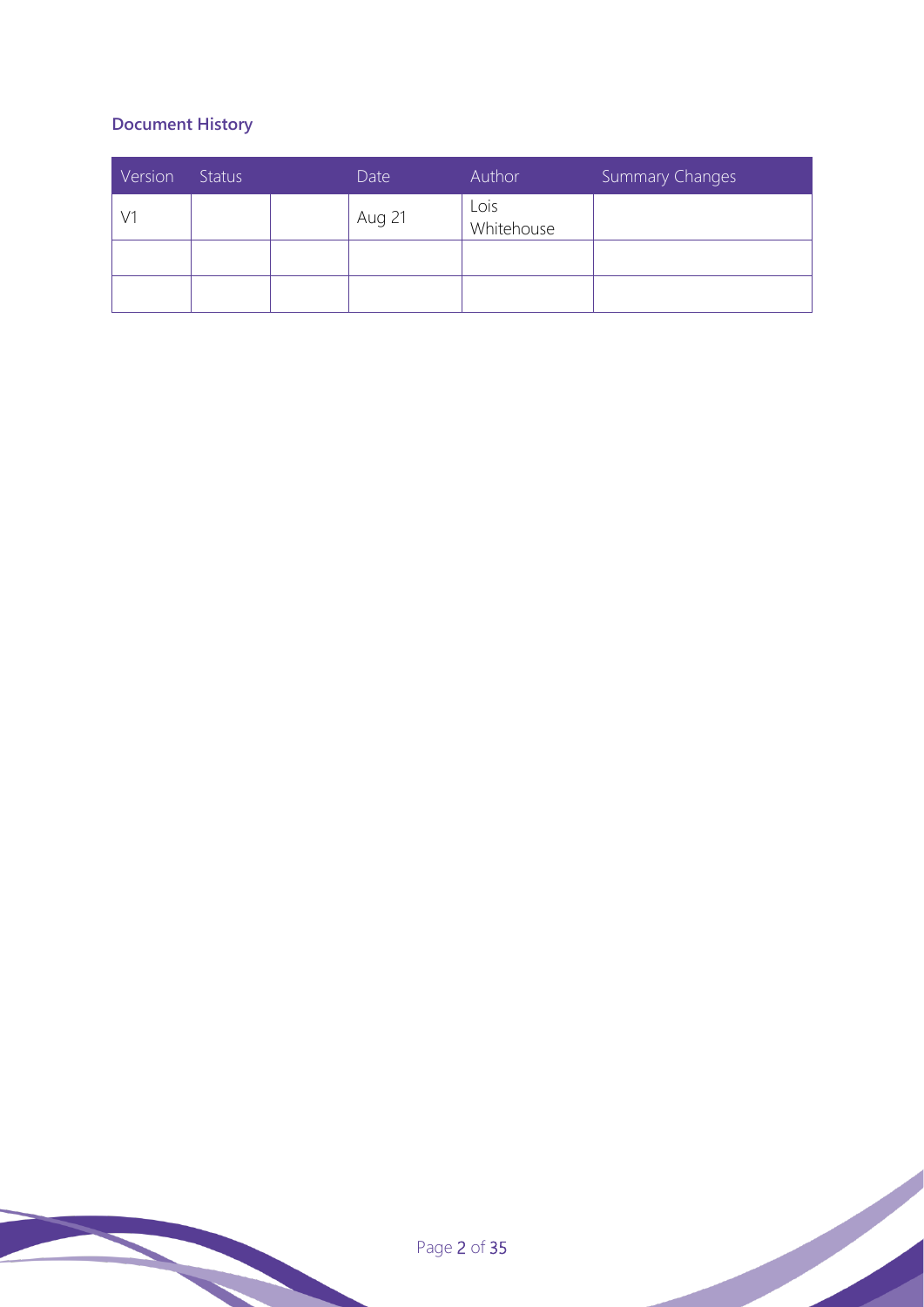## **Contents**

| Introduction                                 | Page 3  |
|----------------------------------------------|---------|
| 7 Principles of Public Life                  | Page 4  |
| Register of Interest                         | Page 9  |
| Budget Management                            | Page 10 |
| Accounting System                            | Page 11 |
| Payroll                                      | Page 12 |
| Purchasing                                   | Page 13 |
| Delivery of Goods                            | Page 14 |
| Authorisation Limits                         | Page 16 |
| Value for Money                              | Page 17 |
| Tendering process                            | Page 18 |
| Income                                       | Page 21 |
| Debtors                                      | Page 22 |
| <b>Bank Accounts</b>                         | Page 22 |
| Casfflows                                    | Page 23 |
| Self-Assessment of Management and Governance | Page 26 |
| Appendix 4 Scheme of Delegation              | Page 27 |
| Appendix 2 Guidance and internal - Bank      | Page 29 |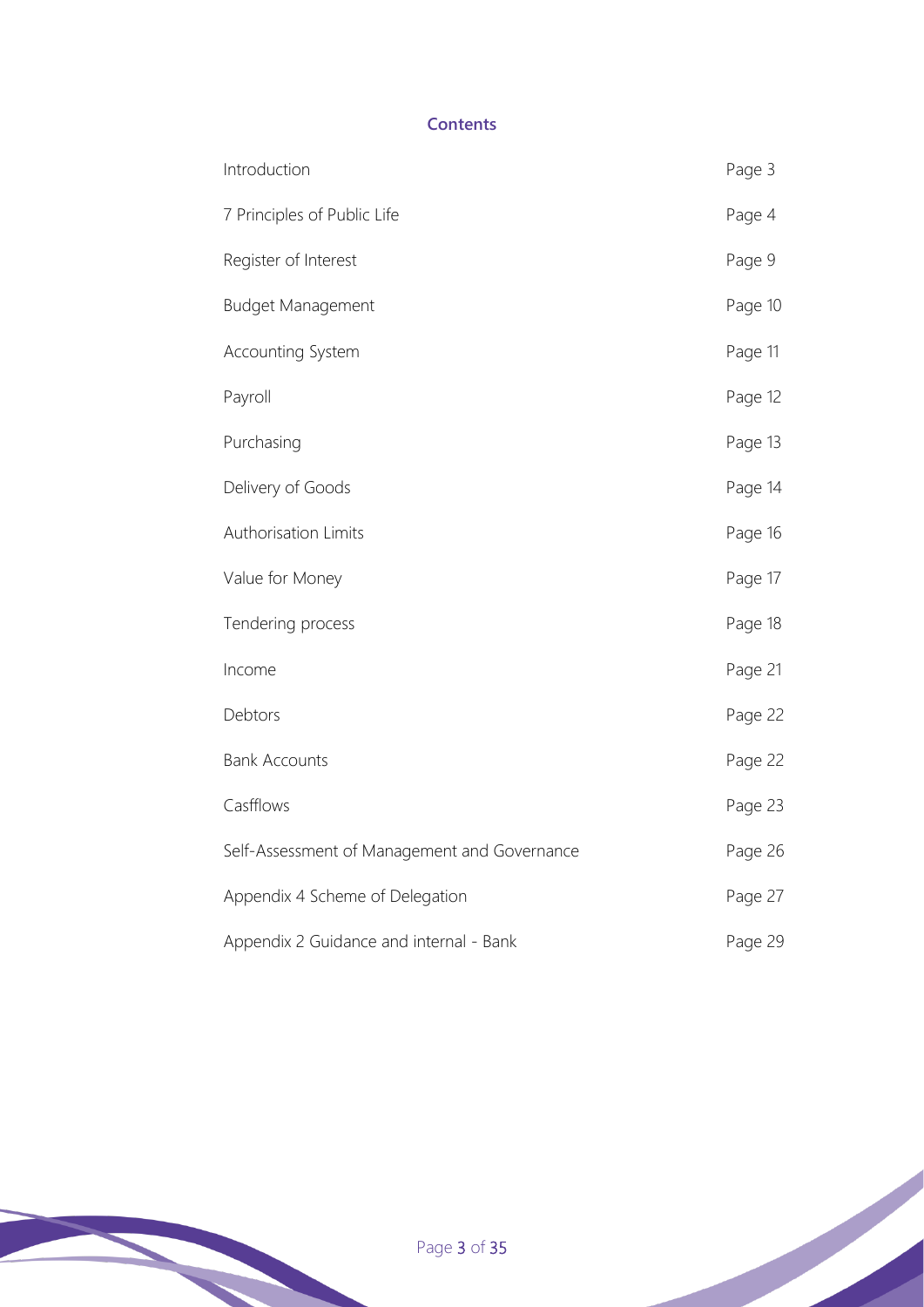## **Introduction**

The purpose of this policy and associated procedures is to ensure that the Academies within Inspire Education Trust maintain and develop robust systems of financial control, which conform to the requirements of both propriety and of good financial management. It is essential that these systems operate properly to meet the requirements of our Funding Agreements with the Department for Education.

Academy status brings increased autonomy though the Funding Agreements and therefore brings responsibility and the greater need for transparency.

The Trust, and each academy within the Trust, must comply with the principles of financial control detailed in the Education and Skills Funding Agency (ESFA) Academy trust handbook published by the Department for Education (DFE). This policy provides detailed information on the Trusts' accounting procedures, which should be read by all staff involved with financial systems, management and reporting.

This policy is designed to be consistent with:

- ESFA Academy trust handbook
- The Trust Memorandum & Articles of Association and Scheme of Delegation
- HM Treasury's Regularity , Propriety and Value for Money handbook
- Master and Supplementary Funding Agreements

#### **1. Organisation**

The Trust has defined the responsibilities of each person involved in the administration of the Trust finances to avoid the duplication or omission of functions and to provide delegation of duties and a framework of accountability for Members, Trustees and staff.

The financial reporting structure is outlined below in line with the Scheme of Delegation.

#### **1.1 The Members**

The Members of the Trust comprise of:

- Signatories to the Memorandum (Foundation Members)
- Members appointed by existing Members.

An employee of the Trust cannot also be a Member.

The Members are responsible for appointing/ and removing (in certain circumstances) the Trustees of the Trust.

Members can amend the articles and may do so to support stronger governance arrangements) subject to any restrictions in the articles or in the trust's funding agreement or Charity law).

The Members are responsible for appointing the Trust's external (financial statements and regularity) auditor, and they have the right to receive the annual report and financial statements.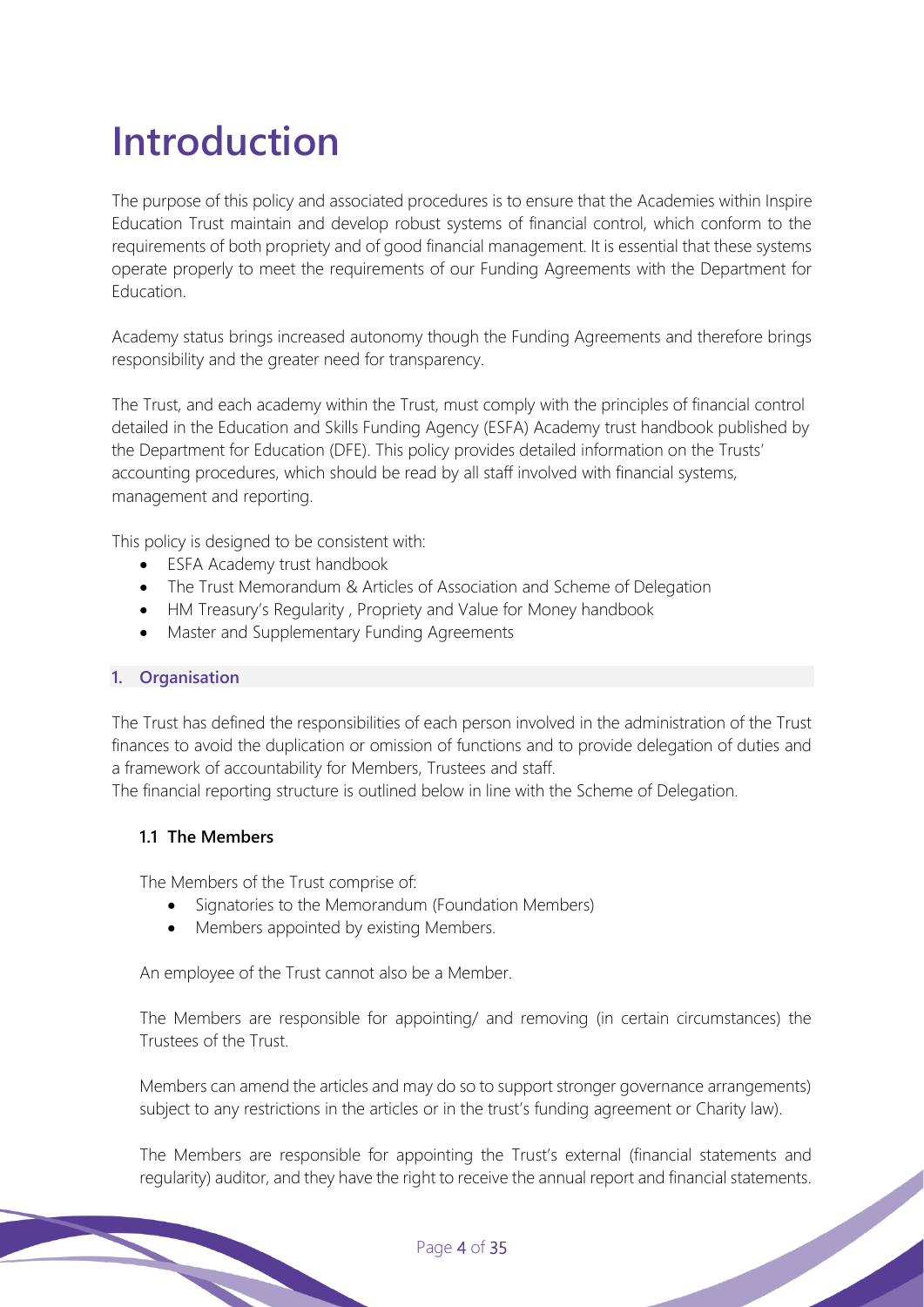The Members have the power to change the name of the company and, ultimately, wind up the Trust.

The Members are responsible for holding an Annual General Meeting (AGM), further (extraordinary) general meetings may be called by the Trustees or Members. The Members will maintain an "eyes on and hands off" role to avoid compromising the Trust Board discretion.

#### **1.2 The Board of Trustees and Local Governing Bodies**

The Trustees and Governors will manage their affairs in accordance with the high standards, as detailed in the "Guidance on Codes of Practice, for Board Members of Public Bodies" and, in line with the Nolan principles (seven principles of public life):

#### Selflessness

Holders of public office should take decisions solely in terms of the public interest.

#### **Integrity**

Holders of public office should not place themselves under any financial or other obligation to outside individuals or organisations that might influence them in the performance of their official duties.

#### **Objectivity**

In carrying out public business, including making public appointments, awarding contracts, or recommending individuals for rewards and benefits, holders of public office should make choices on merits.

#### Accountability

Holders of public office are accountable for their decisions and actions to the public and must submit themselves to whatever scrutiny is appropriate to their office.

#### **Openness**

Holders of public office should be as open as possible about all decisions and actions that they take. They should give reasons for their decisions and restrict information only when the wider public interest clearly demands.

#### Honesty

Holders of public office have a duty to declare any private interests relating to their public duties and to take steps to resolve any conflicts arising in a way that protects the public interest.

#### Leadership

Holders of Public Office should exhibit these principles on their own behavior. They should actively promote and robustly support the principles and be willing to challenge poor behavior whenever it occurs.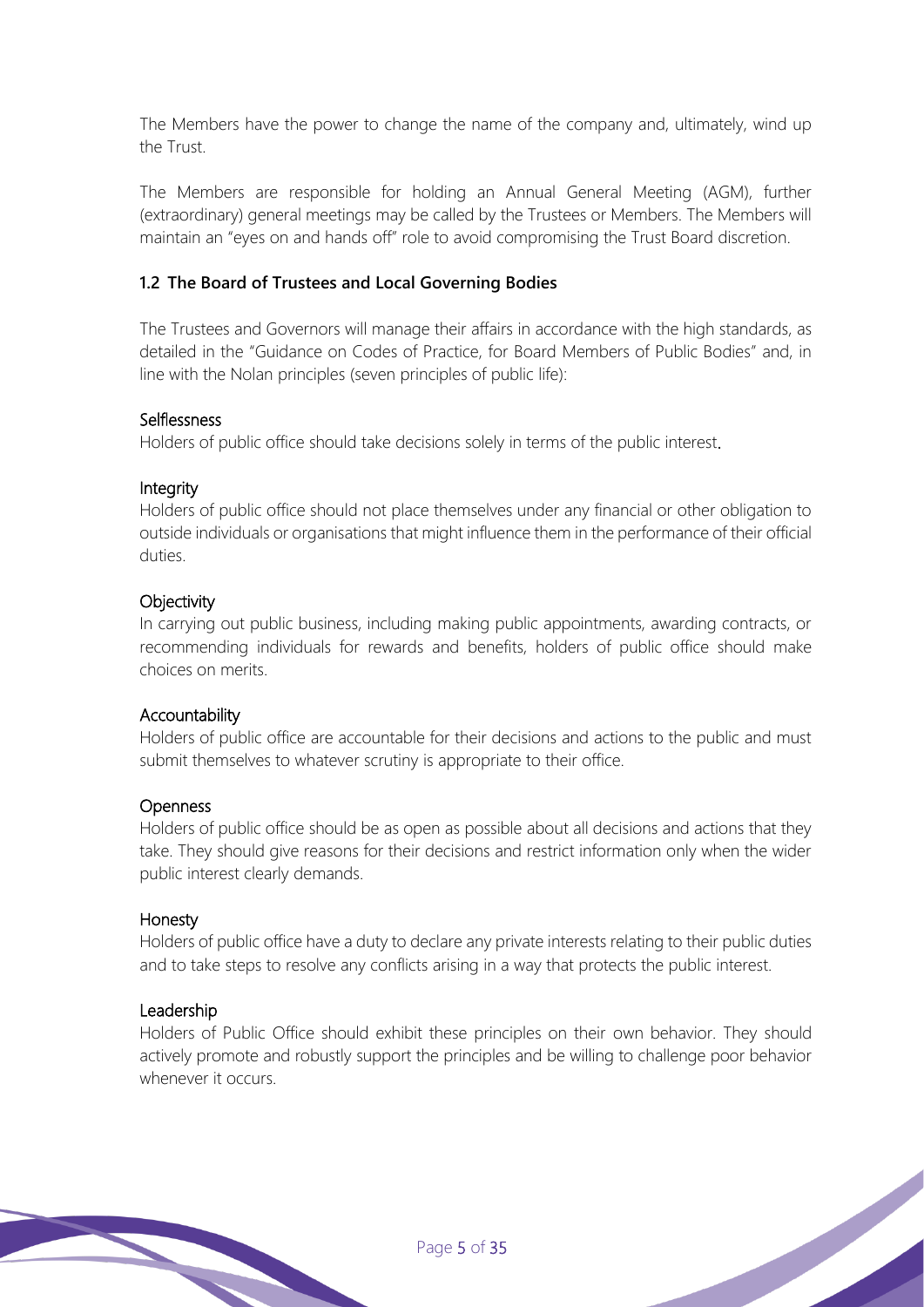## **1.3 Managing the Academy Finances**

The Board of Trustees has overall responsibility for administration of Inspire Education Trust's finances. The main responsibilities of the Board of Trustees are prescribed in the Funding Agreement between our Academies and the DfE. The main responsibilities include:

- Overseeing and ensuring effective financial performance.
- Take ownership of financial sustainability and ability to operate as a going concern
- Ensure the grant from the DfE is used for the purposes intended;
- Approval of the annual budget;
- Ensure a Scheme of Delegation is in place; that maintains robust internal controls
- Appoint a Finance & Audit committee to which the board delegates financial scrutiny and oversight, sets the programme of independent internal scrutiny and which can support the board in maintaining the Trust as a going concern
- Ensure internal control and risk management is scrutinised (including maintenance of a risk register which is reviewed at least annually) and operating effectively
- Appoint the Chief Executive Office in writing (this is also the Trust Accounting Officer) and hold him/ her to account for the performance of the Trust.
- Ensure assets are managed.
- Ensure accurate accounting records are maintained.
- Ensure that financial plans are prepared and monitored, ensuring rigor and scrutiny in budget management.
- Take a longer-term view of the Trust's financial plans consistent with the requirement to submit three year budgets to the ESFA
- Minute that it has considered Management Accounts submitted to the Board at least 6 times annually.
- Explain its policy for holding reserves in its annual report.
- Ensure decisions about levels of executive pay follow a robust evidence-based process and are a responsible and defensible reflection of the individual's role and responsibilities.

#### **1.4 The Finance Committee**

The main responsibilities of the Finance committee include:

- Initial review and authorisation in principle of the annual and three-year budget; (Full approval goes to the Board for ratification following this initial recommendation)
- Regular monitoring of actual expenditure and income against budget;
- Ensuring the annual accounts are produced in accordance with the requirements of the Companies Act 2006 and the DfE guidance issued to academies;
- Authorising the award of contracts up to the amount as stated in the scheme of delegation
- Direct the programme of internal scrutiny and agree who will perform the work (independence and objectivity)
- Report to the board on the adequacy of the trust's internal control framework, including financial and non-financial controls and management of risks and summary of findings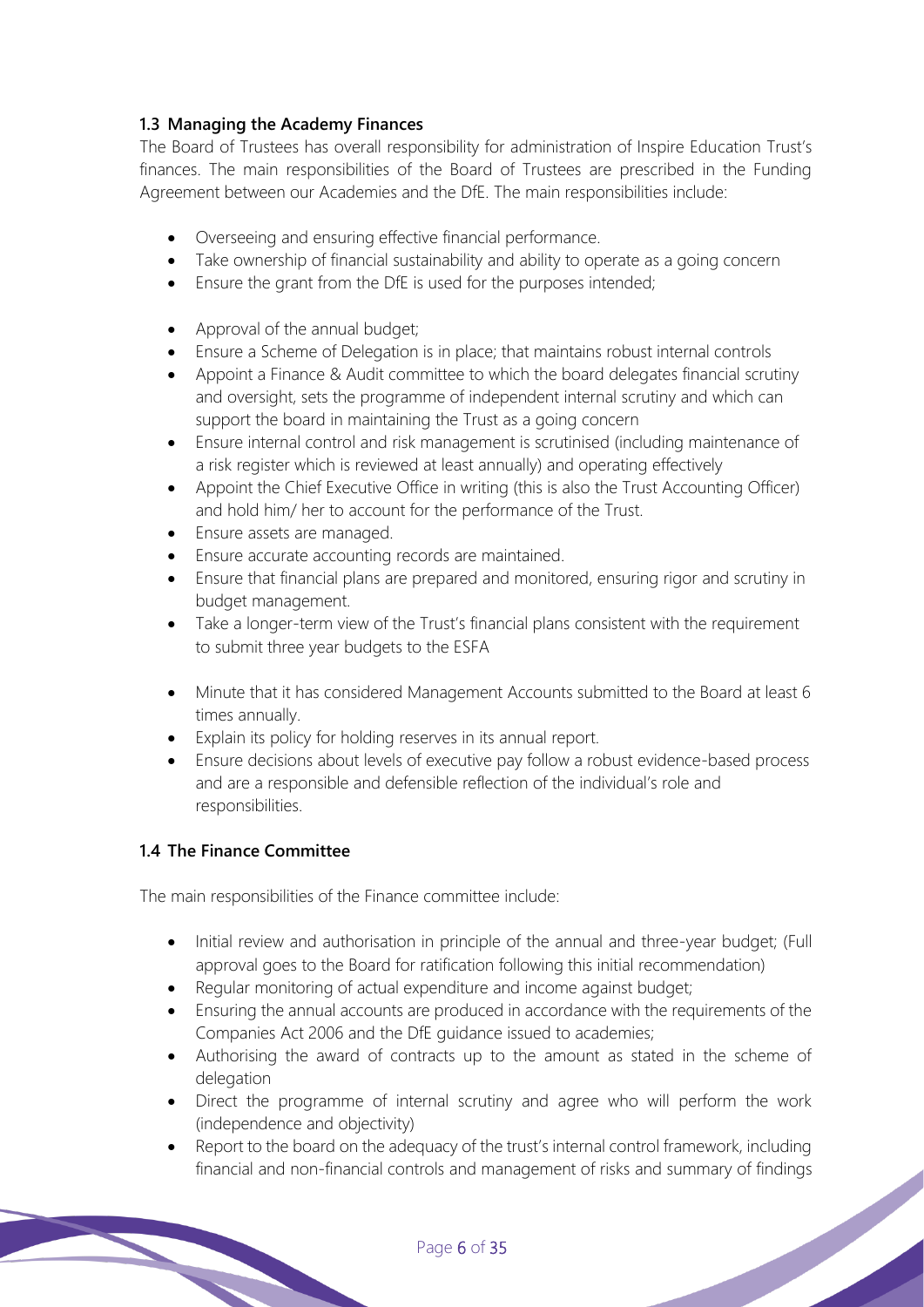of programme on internal scrutiny.

- Review the ratings and responses on the risk register to inform the programme of work, ensuring checks are modified as appropriate each year.
- Ensure information submitted to the DFE and ESFA that affects funding including pupil number returns is accurate.
- Review and monitor capital projects (SCA funding)
- Review the external auditor's plan each year, review the annual report and accounts, review the auditor's management letter findings and actions taken by the CFO in response to these findings,
- To review the financial policies of the Trust and where necessary make recommendations.

## **1.5 The Chief Executive Office (CEO) and Accounting Officer (AO)**

The Chief Executive Officer has overall executive responsibility for the Academies within Inspire Education Trust and is the named Accounting Officer for the Trust. The Chief Executive Officer retains responsibilities for:

- Ensuring adherence to the 7 principles of Public Life
- Ensuring regularity, propriety and Value for Money
- Prudent and economic administration;
- Avoidance of waste and extravagance;
- Efficient and effective use of available resources:
- Authorising contracts up to the amount stated in the scheme of delegation
- Development of the annual budget and medium term financial planning
- Approving new staff appointments within the authorised establishment;

The Accounting Officer must complete and sign a statement of regularity, propriety and compliance each year and submit this to the ESFA with the audited accounts. The CEO (Accounting Officer) must also demonstrate how the Trust has secured value for money via the governance statement in the audited accounts.

The Accounting Officer has the duty to take action if the Board of Trustees or Chair is contemplating a course of action, which he or she considers an infringement of propriety or regularity. Objections should be put in writing to the Board of Trustees details sent to the Permanent Secretary of State and the Trust's external auditors.

The Accounting Officer may delegate, or appoint others to assist in these responsibilities.

#### **1.6 The Chief Financial Officer (CFO)**

The Chief Financial Officer works in close collaboration with the CEO though they are responsible to the Trust Board. The Chief Financial Officer has direct access to the Trust Board.

The CFO will play both a technical and leadership role including ensuring:

• Management of Inspire Education Trust's financial position at a strategic and operational level

Establishing a suitably qualified/ experienced finance team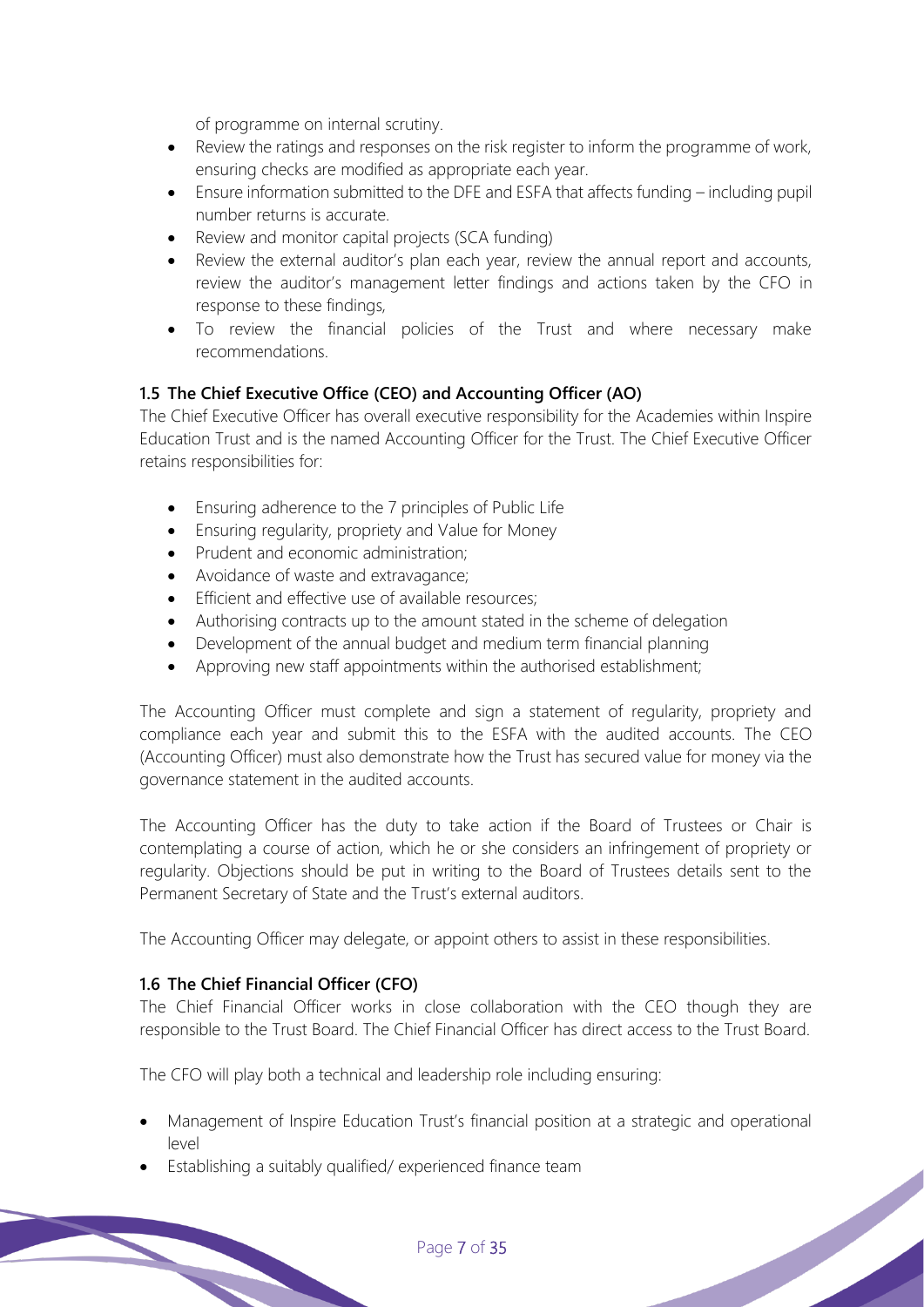- Maintenance of effective systems of internal control
- To be accountable for the overall financial operations of the trust
- To ensure that appropriate and timely financial management reports are available for budget holders, the CEO, trustees and appropriate committees
- To ensure that all financial activities adhere to Financial Regulations and procedures, including statutory accounting and that financial returns are carried out within deadlines; and provision of reports to support year end processes
- To advise the CEO and Trust Board on current financial, accounting and audit practices
- To participate in senior planning in respect of financial matters and play a lead role in financial reporting to the Trust in all board and committee meetings
- To manage all outsourced services (including payroll and catering)
- To identify risk issues and opportunities, reporting to the CEO and Trust Board.
- To oversee the Trust's procurement arrangements ensuring Value for Money and that efficiencies are realised across the Trust.
- Authorising orders and the award of contracts within the approved limits.

The CFO should maintain continuing professional development and undertake relevant ongoing training (1.47 academy trust handbook June 2021)

#### **1.7 The Trust Financial Controller**

The Trust Financial Controller will work closely with the CFO and Executive Leadership Team to ensure compliance with financial procedures, including the preparation of Academy budgets and ensuring that Academies comply with their statutory obligations.

Specific responsibilities for the -

- Preparation of Management accounts at Trust and Academy level
- Financial compliance with the Funding Agreements, SORP, the Academies Financial Handbook, the Academies Accounts Direction and all relevant Companies and Charities legislation
- Preparation of information to support the Annual Budget preparation for the IET Board
- Preparation for Audit services
- Supporting with ensuring the robustness of the financial accounting systems and processes
- Leadership of the Trust's central finance team

#### **1.8 The Main Financial Administration Responsibilities for Office Managers**

The Office Mangers and Financial Staff work in close collaboration with, and are directly responsible (for financial administration work) to the Trust Financial Controller.

All Office Managers irrelevant whether their academy's financial administration is centralised or decentralised are responsible for:

- Authorising invoices via the Approval Max work flow tool
- Ensuring that financial controls are working effectively at Academy level
- Actively monitoring expenditure versus budget though Xero
- Identification and management of financial risks relevant to their Academy and escalating to the Trust Financial Controller

• The day to day management of financial issues and orders in their Academy

#### Page 8 of 35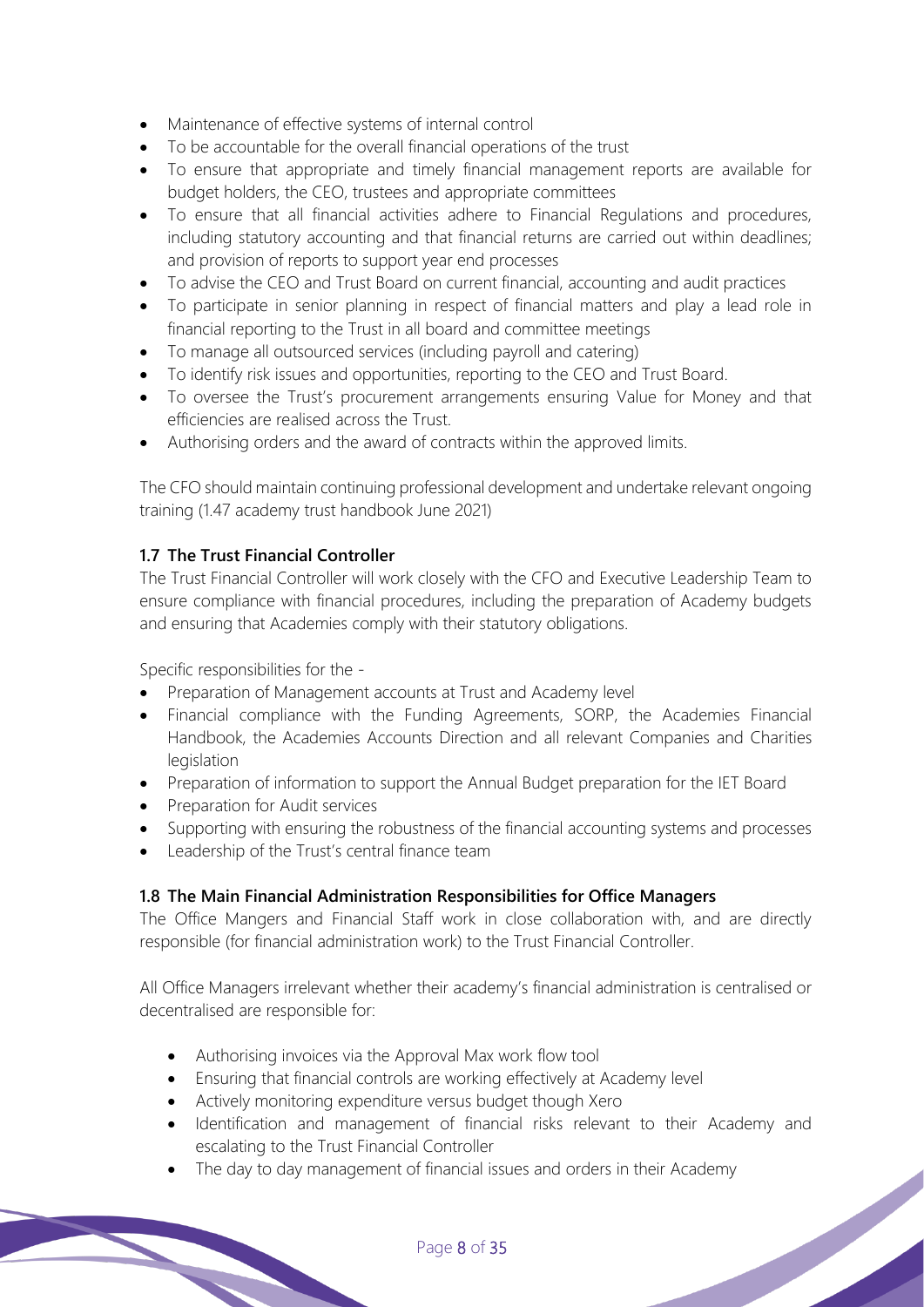- Adhering to financial guidance issued by the Trust and accounts direction from the Accounting Officer;
- Ensuring that the school Budgets are administratively financially robust, being complete, up to date and accurate;
- Ensuring financial process and procedures are being followed/ adhered to;
- Driving the academy to a cashless positon in as far as possible and ensuring the timely banking of cash collections;
- Adherence to VFM principals.
- For those schools which are centralised ensuring that signed requisitions are completed and sent to the central finance team on a timely basis - taking responsibility in conjunction with their Headteacher to ensure the correct ledger code is used.
- Confirmation to the Central finance team about deliveries as soon as possible, (i.e. sending delivery notes to the finance inbox or using the template to confirm orders.)
- Ensuring accurate academy census are submitted to the ESFA

#### **1.9 Internal Audit (Internal scrutiny undertaken via supplementary work programme)**

The Finance and Audit Committee on behalf of the Trust will consider how arrangements for independent internal scrutiny will be met as part of the wider assurance framework. This is to ensure that:

- The financial responsibilities of the Board of Trustees are being properly discharged;
- Resources are being managed in an efficient; economic and effective manner;
- Sound systems of internal financial control are being maintained; and
- Financial considerations are fully taken into account in reaching decisions.

A programme of checks will be agreed with the Chair of Finance and Audit Committee on behalf of the Board of Trustees and the Auditors will carry out financial reviews in order to provide assurance to the Board of Trustees and indirectly to the Department for Education.

The auditors will undertake the checks and balances in line with the recommendations the Academy Trust handbook.

Internal security must focus on:

- Evaluation of the suitability and level of compliance, with financial and non-financial controls. This includes assessing whether the procedures are designed effectively and efficiently, and checking whether agreed procedures have been followed.
- Offering advice and insight to the board on how to address weaknesses in financial and non-financial controls, acting as a catalyst for improvement, but without diluting management's responsibility for the day to day running of the trust
- Ensuring all categories of risk are being adequately identified, reported and managed.

The Trust must identify on a risk-basis (with reference to the Risk Register) the areas it will review each year, modifying its checks accordingly.

#### **1.10 Other Staff**

All staff are responsible for:

• the security of Trust property,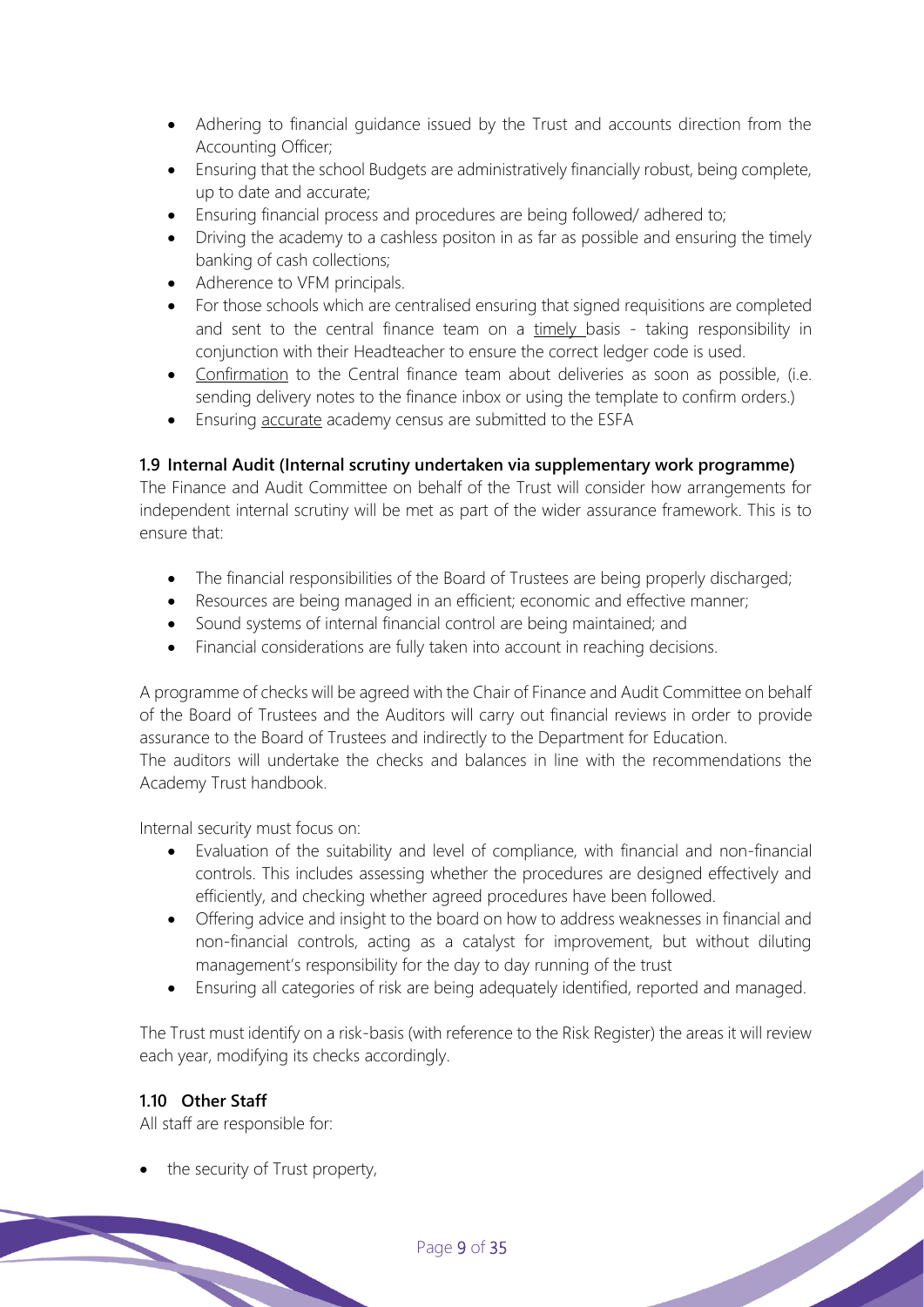- avoiding loss or damage,
- for ensuring economy and efficiency (including ensuring that goods and or services are not over specified and scoping and implementation holds a strong focus in all procurement processes) in the use of resources and conformity with Inspire Education Trusts finance policies, procedures, and the requirements of each of the academy's financial procedures.

#### **1.11 Register of Interests**

It is important for anyone involved in spending public money to demonstrate that they do not benefit personally from the decisions they make.

It is vital that Trustees and staff adhere to the seven principles of public life, act, and are seen to act, impartially. To avoid any misunderstanding that may arise all members of the Board of Trustees are therefore required to complete a declaration of business interests through Governors Hub. The Head teacher, other senior staff, the Central Finance Team and all office staff are required to complete a declaration annually and must update this mid- year if their circumstances alter from their initial declaration. This is managed and co- ordinated by the Trust Finance Compliance and Financial Administration Officer. The register is open to public inspection and is published on our website.

Declarations should include all business and pecuniary (monetary) interests such as directorships, shareholdings and other appointments of influence within a business or other Organisation. They should also include interests of related persons such as a parent, spouse, child, cohabite and business partner where that person could exert influence over a Trustee, governor or member of staff.

The existence of a register of business interests does not of course detract from the duties of the Trustees and staff to declare interests whenever they are relevant to matters being discussed by the Board or a Committee. Where an interest has been declared, Trustees, Governors and staff should not attend that part of the meeting. It is the role of Trust Finance Compliance and Financial Administration Officer and Clerk to the Board of Trustees to ensure the Register of Business Interests are maintained and are up to date.

The Board of Trustees must ensure that the requirements for managing connected party transactions are applied across the Trust. The Chair of the Board of Trustees and the Accounting Officer must ensure that their capacity to control and influence does not conflict with these requirements. They must manage personal relationships and Related Parties to avoid both real and perceived conflicts of interest, promoting integrity and openness in accordance with the seven principles of public life.

The ESFA requires academy trusts to declare all contracts made with related parties before they are agreed with the supplier. It also requires trusts to seek approval for all contracts and transactions over £20,000 either individually or cumulatively, within the same financial year. The Trust must not pay no more than 'cost' for goods or services provided to it by persons with an interest in the MAT, ('services' do not include services provided under a contract of employment). The "at cost" requirement applies to contracts for goods and services from a related party beyond £2,500, the element above £2,500 must be at no more than cost.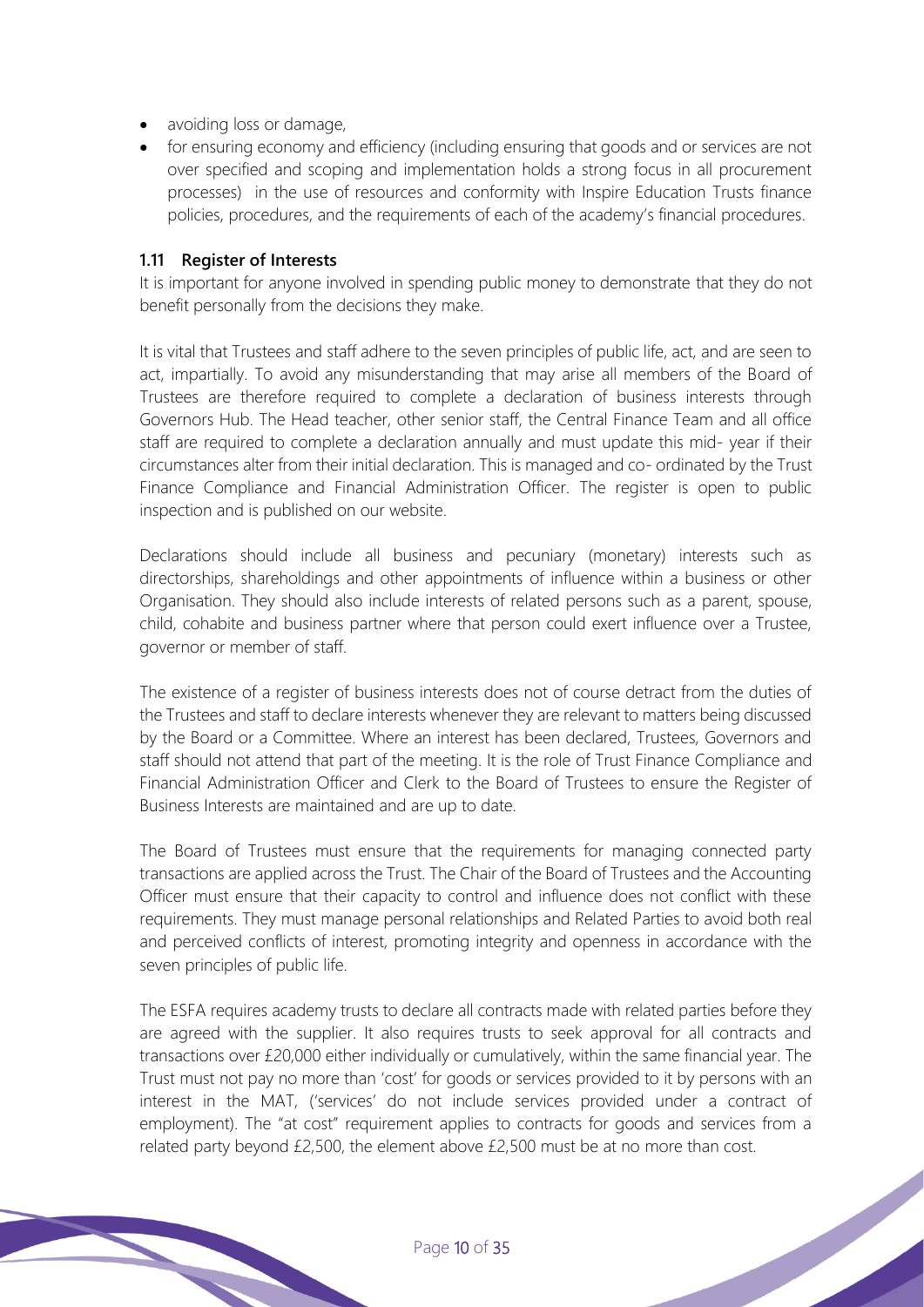#### **2 Financial Planning**

The Trust and each Academy will prepare both short-term and medium term financial plans. These plans are prepared to inform the Trust's strategic development planning processes for the next 3 years.

The medium term financial plan is prepared as part of the Trust and Academy development planning process. The development plan indicates how the Trust's and each academy's educational and other objectives/ priorities need to be achieved within the expected level of resources over the next three years. The CEO / Trustees will set the assumptions.

The Development Plan provides the framework for the annual budget .The Annual budget is a detailed statement of the expected resources available to each academy and the planned use of those resources for the following year.

#### 2.1 Development Plan

The development plan is concerned with the future aims and objectives of the Trust and each Academy, and details how they are to be achieved: The Trust will set overall Core Objectives, which will flow into specific objectives for each academy relevant to their specific development priorities. The Development Plan will ensure that the Trust's objectives and targets are matched to the resources expected to be available. Plans should ideally be simple and flexible.

#### 2.2 The Annual Budget

The Chief Financial Officer is responsible for the preparing of and obtaining approval for the annual budget. The Finance and Audit Committee must approve in principle and then the Full Board of Trustees must ratify the approved budget.

The approved budget must be submitted to the DfE each year by the deadline set by DfE and the Chief Financial Officer is responsible for establishing a timetable, which allows sufficient time for the approval process and to ensure that the submission date is met.

The annual budget will reflect the best use of resources available to each academy for the forthcoming year and will detail how those resources will be utilised.

Each academy should set a balanced budget, taking into account short, medium term projections, and the need to invest to meet the longer-term business plan. Any proposed use of reserves requires approval by the Finance and Audit Committee.

Once the different options and scenarios have been considered, a draft budget should be prepared under the direction of the Chief Financial Officer for approval by the CEO, Finance and Audit Committee and Full Board. Once agreed the budget should be communicated to all staff with responsibility for budget headings so that everyone is aware of the overall budgetary constraints.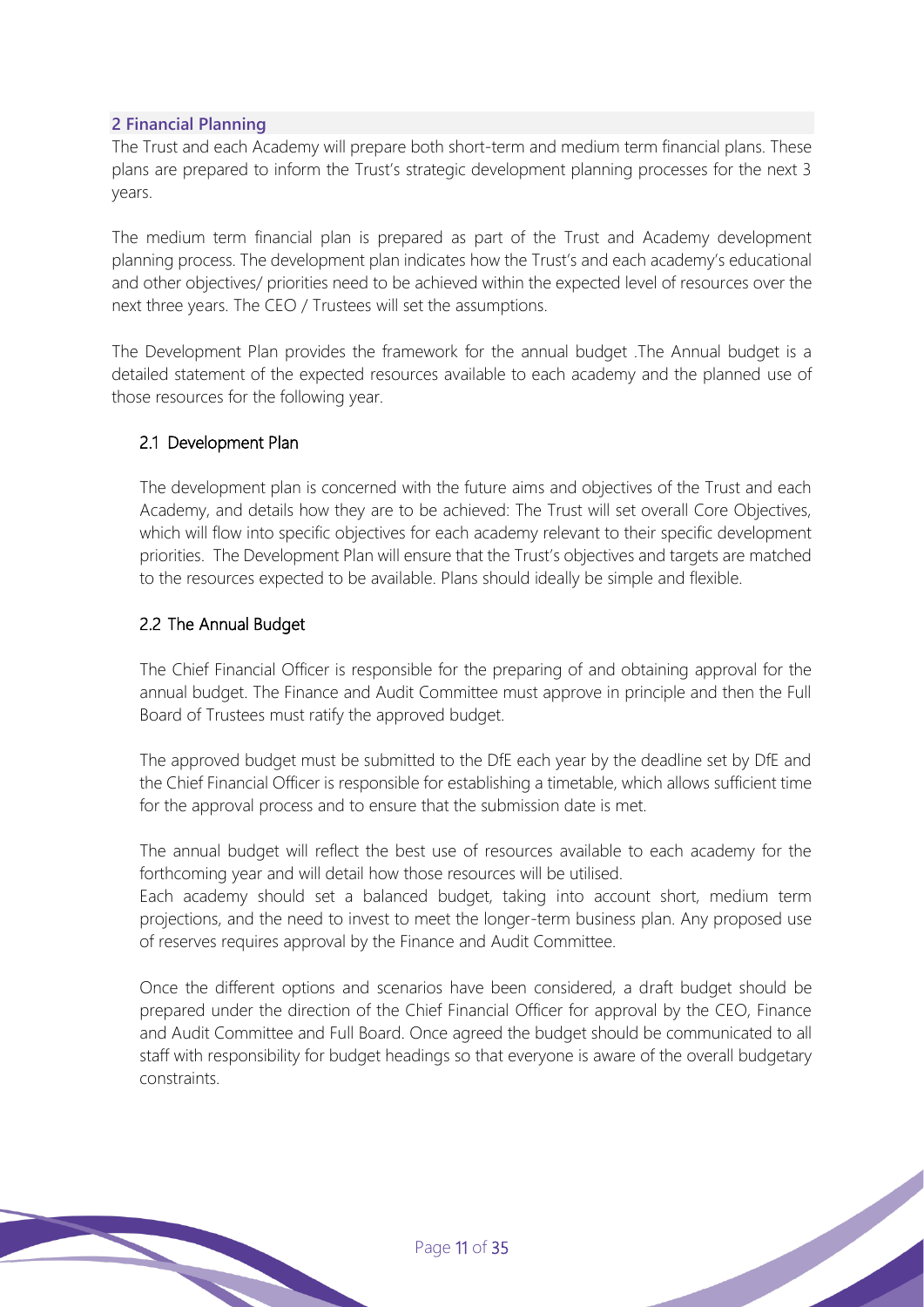## 2.3 Budget Management

The Chief Executive Officer, Chair of Finance and Audit Committee and Chair of Directors will receive monthly budget monitoring reports from the Chief Financial Officer on current spend against budget and forecast outturn expenditure. Recommendations will be suggested regarding appropriate action to be taken to correct any significant over or under spending and plans formulated for consideration at the Finance Committee.

The Chief Executive Officer may delegate elements of the budget to staff where this is appropriate. These budget holders must operate within the same objectives and controls as those agreed for the Trust as a whole. Delegated budget holders will be provided with sufficient information to enable them to perform adequate monitoring and control. Such budget holders are accountable to the Chief Executive Officer who is responsible for ensuring mechanisms exist to enable such delegated budgets to be monitored and managed.

Any potential overspends against the budget must in the first instance be discussed with the Chief Executive Officer.

All delegated budget holders will receive finance training to enable them to manage their budgets effectively and efficiently.

## 2.4 Accounting System

The Trust uses the Xero financial system in all its academies, Approval Max to manage the approval workflow, XFE to hold and monitor its orders and BPS for Budget planning and staffing contract costs.

All financial transactions must be recorded within the accounting package. Access rights within the Academy's accounting package are defined for each user with a unique ID and password..

- All financial transactions relating to each of the Academy's budget within the Trust must be recorded using the accounting package. There must be a clear audit trail for all financial transactions from the original documentation to accounting records. Finance records must be stored for 7 years in accordance with the Companies Act.
- Only authorised staff will be permitted access to the accounting records, which should be securely retained when not in use.
- The finance system must be protected by robust back up procedures.

## 2.5 Transaction Processing

- Key to financial control within Inspire Education Trust is to ensure that the processes are set up in such a way to ensure that any single transaction that ultimately leads payment requires at least two people to enable it to be actioned.
- This is primarily controlled though adherence to segregation of duties in all finance processes following the basic principle of an administrator role inputting the transaction and a budget holder role authorising the transaction for payment.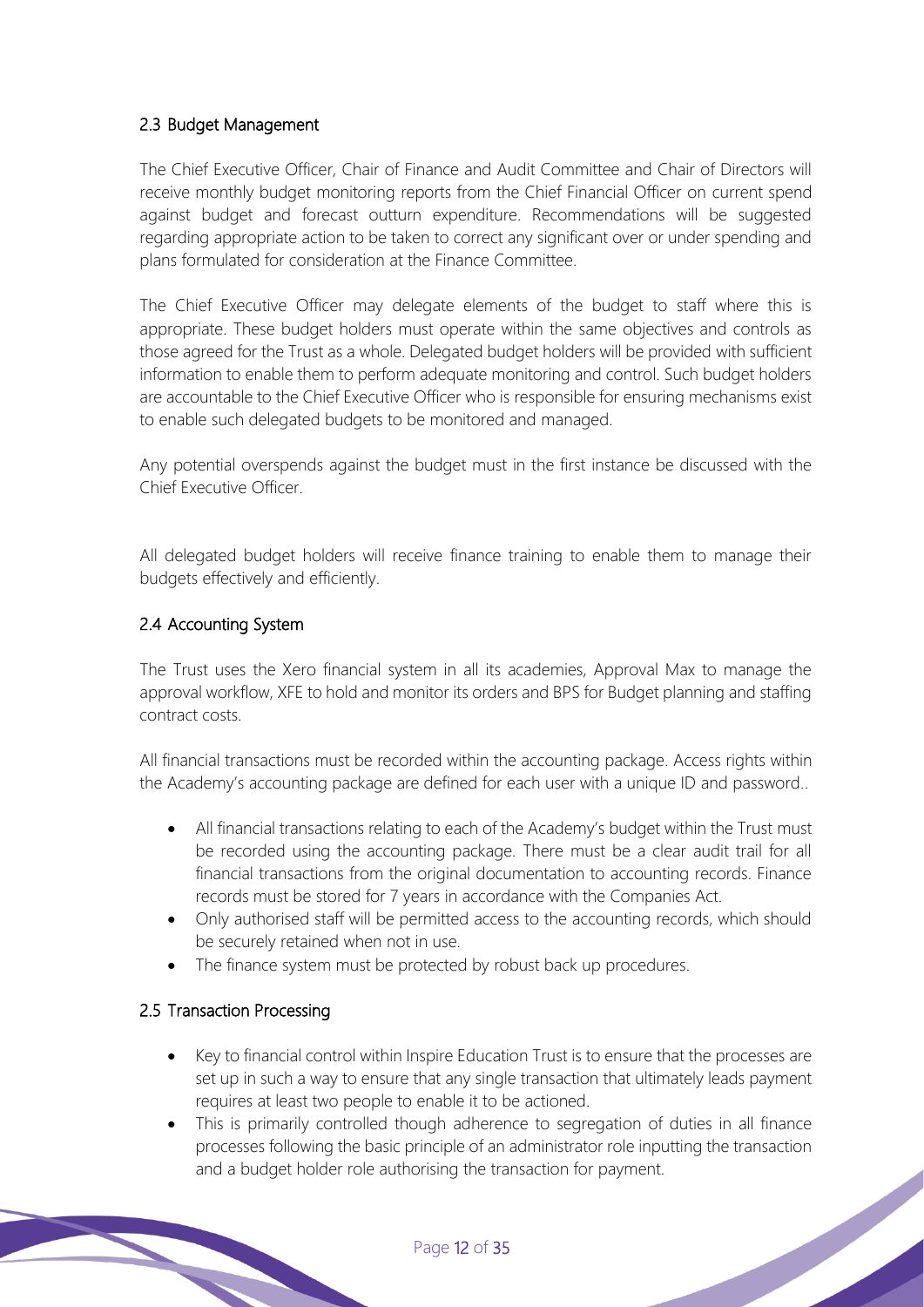- The central support finance team will act as the administrator and the Office Manager and Headteacher as Budget Holder for Academy spend.
	- o On the system:
		- **■** Invoices where there is budget approval in place (from an order)- Office managers approve
		- Non Order (invoices) Utilities, Catering and Cleaning authorised by Head Teachers

The Trust Financial Controller will check monthly reconciliations in respect of the control accounts and bank reconciliations under the budget management process of monitoring and control.

## 2.6 Payroll

The main elements of the payroll system are:

- Staff appointments and charges
- Payroll administration
- Payroll processing and payment
- Transaction recording and salary reconciliations

## 2.6.1 Staff appointments and charges

Under the approval of the annual budget, the Board of Trustees will approve a staffing establishment (Staff list) for each Academy within the Trust. Changes can only be made to this establishment with the express approval in the first instance by the Chief Executive Officer though consultation and agreement with the Finance and Audit Committee who must ensure that adequate budgetary provision exists for any establishment changes.

## 2.6.2 Payroll administration

Payroll is currently outsourced as follows:

- Mazars for Bluecoat Secondary
- Coventry City Council for Primary Schools

All starters, leavers and, amendments, are notified to our payroll providers for processing in the appropriate month by HR. Before Payroll is, finalised exception reports are returned to HR for final checking.

## 2.6.3 Payroll Processing and Payment

The HR manager is responsible for liaising with Mazars for the Bluecoat monthly salary sign off. Office Managers undertake the Payroll Administration function for the primary schools where an authorising signature (normally the Headteacher) signs off all paperwork before it is processed with CCC Payroll.

## 2.6.4 Transaction recording and salary reconciliations for budget management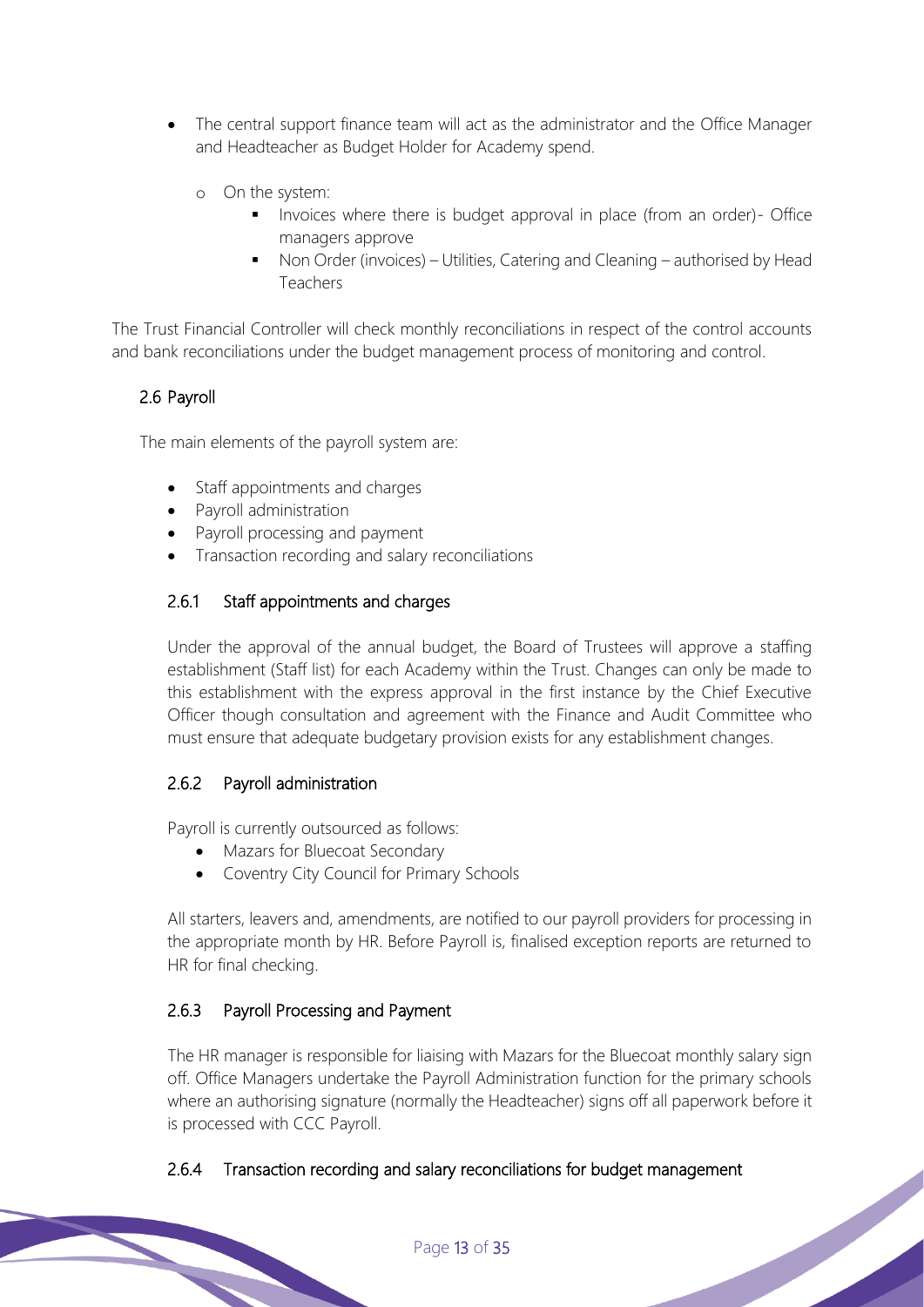The monthly salary journals are prepared by the Central Finance team and posted onto Xero. As part of the month, end procedure the Trust Finance Officer (Business Partnering) reconciles the monthly payroll to the latest budget/ forecast and informs payroll / HR and Budget holders of any unexpected significant variances. The reconciliations are signed off each month on a timely basis by the Finance Office (Business Partnering) & the Head Teachers and then uploaded to Xero. The Trust Financial Controller acts as the counter signature.

All Payroll transactions relating to all Academy staff permanent or casual within the Trust will be processed through the payroll system. Payments for employment will not be made to staff through any other mechanism.

All other staff reimbursements claims are authorised by their line manager and processed though Approval Max and Xero.

All severance payments must be approved by the CEO and Chair of Trustees, or Chair of Finance and Audit in the absence of the Board Chair

All personnel files shall be stored in a lockable cabinet, whilst an on line system is sourced. Only the Chief Executive Officer, the CEO's EA, HR Manager, Head teachers and Office Managers will have access to staff files but individuals can request to see their own files in line with GDPR policy and legislation.

The HR Manager will ensure through Trust and Academy staff, that the staff personnel files/ records and Single central registers are accurate and up to date.

#### **3 PURCHASING**

Inspire Education Trust will always aim to achieve best value for money for all its purchases ensuring that services are delivered in the most economical, efficient and effective way, within available resources, and with independent validation of performance achieved wherever practicable. All members of staff are responsible for ensuring that they do not order goods or services that are over the specification required.

A large proportion of our purchases will be paid for with public funds and we need to maintain the integrity of these funds. The Chief Financial Officer is responsible for ensuring procedures are in place for testing the market, placing of orders and paying for goods and services by following the general principles of:

- Probity an approach to all interested parties in the disclosure of information that lends itself to necessary scrutiny.
- Accountability the process whereby individuals are responsible for their actions and decisions.
- Fairness that all those dealt with by the MAT are dealt with on a fair and equitable basis.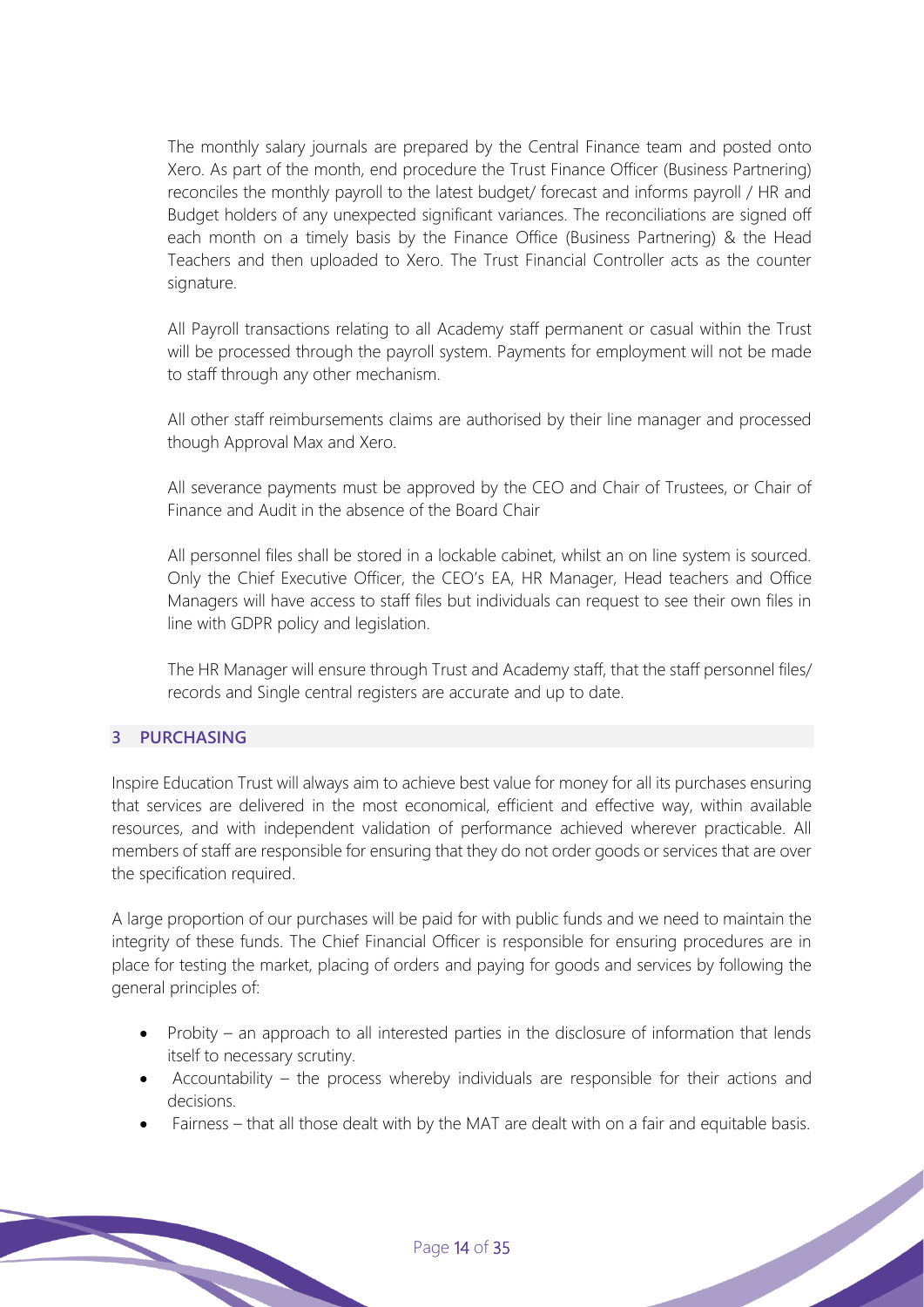The Trust Financial Controller will ensure that there are robust internal financial controls embedded within the Trusts process and procedures and will challenge all staff where there in any potential for non-adherence to the above principles.

## 3.1 Orders for goods and services:

Official orders must be raised through Approval Max and can be emailed directly to the supplier once authorised.

Under the management and ongoing guidance of the Finance Officer - Compliance and Administration, staff should directly add an order to approval Max and this will be automatically sent though our electronic workflow to the budget holder for approval. Completing orders though Approval Max is the preferred option and alternatively staff can send an authorised requisition form to the finance inbox for processing (this method will take more time to process and must have all information attached to allow the finance staff to process – it can only be processed if the budget holder signature has been included)

Staff Seeking to make a purchase from Amazon can add the order directly to the trust business Amazon account and send an authorising email to the finance inbox - once this has been received the good will be ordered. (Staff need to contact [finance@ietrust.org](mailto:finance@ietrust.org) to seek access to the account)

Where the value of an order is over £10,000 the requisition must be accompanied by evidence of three quotes /or proof that a Value for Money (VFM) exercise has taken place. Orders should only be authorised if the VFM documentation is present and correct. Advice about suppliers or obtaining best value is available from the Chief Finance Officer or Trust Financial Controller.

Telephone/direct verbal ordering will be permitted only in situations where raising an official order is not practicable and always with prior approval from the Budget Holder. In such cases, a confirmation order will be raised as soon as possible. Requisition forms must be attached to the Financial Information System generated order. Staff placing order must ensure that all Suppliers are asked to state our Purchase Order Number on their delivery notes and invoices and any other associated documentation.

All Orders are raised via Approval Max except when goods are purchased by a Charge Card. All Primary Academy Office Mangers hold charge cards, which can be used at academy level and purchase requests made payable by a charge card, which are sent to the central finance team for processing, must be via a receipt of requisition form signed by a relevant budget holder.

## 3.2 Delivery of Goods and Services

On receipt of goods, a member of the relevant Academy's office staff (preferably a member of staff who did not place the order) will check the goods received, match the delivery note and sign and date the note to confirm this. For all schools using the centralised finance function they must email this delivery note to [finance@ietrust.org](mailto:finance@ietrust.org) - if there is not a delivery note staff must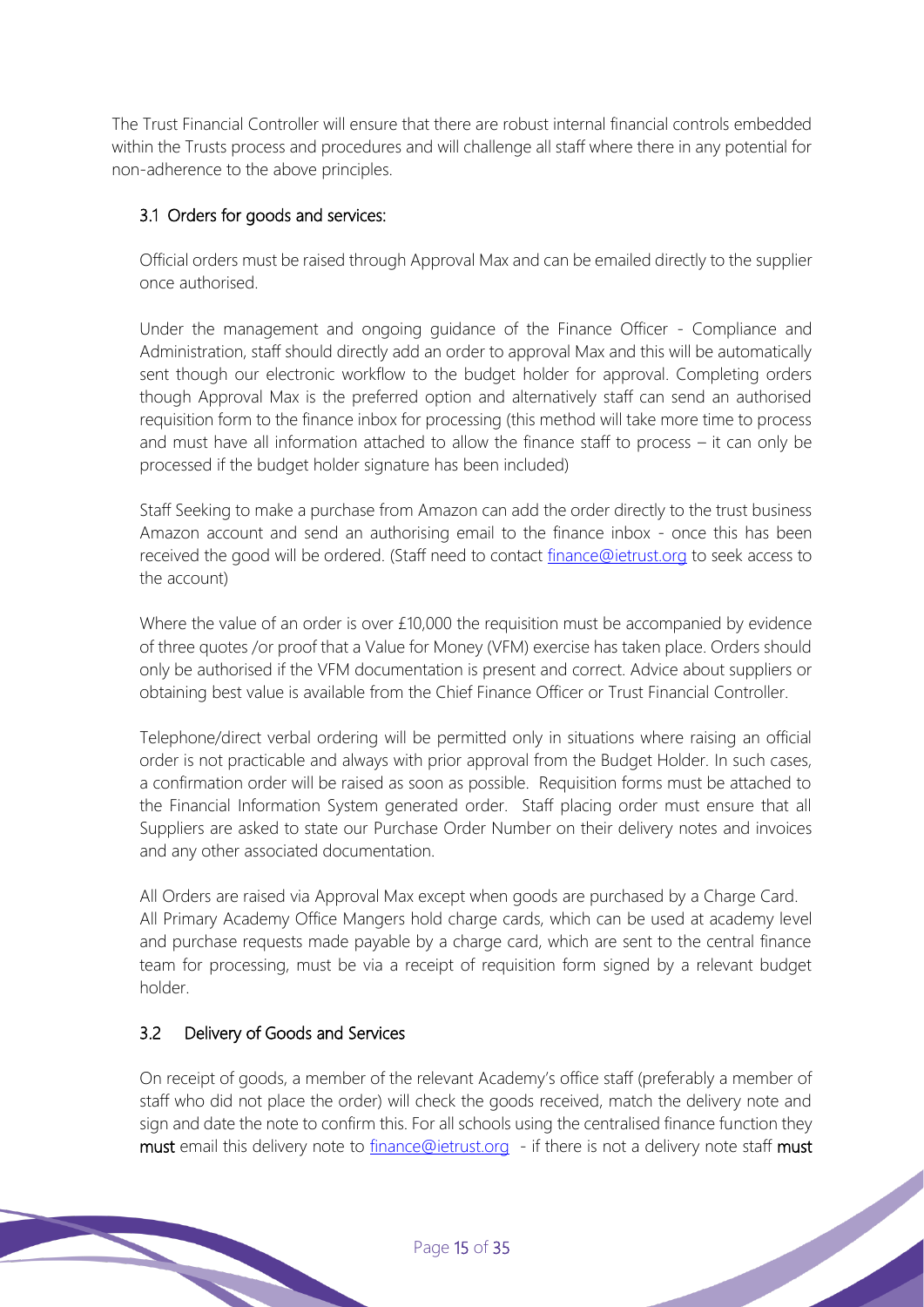email the finance team confirming delivery. Decentralised schools must upload the delivery note to Xero to match with the order and invoice.

The member of staff receiving the goods will raise any discrepancies with their Academy Office Staff for investigation.

The office staff will dispatch goods to the staff who requested the goods.

The member of staff who requested the goods must ensure that the goods received are of acceptable quality, any goods that are rejected must be notified to their Office Manger to deal with within 2 days of delivery. The Office Manger must keep the finance team informed and up to date on progression/ outcome.

The Trust recognises that there are instances when it is not possible to process orders for goods and services in the normal way and items such as ingredients for cookery may have to be purchased and claimed back. Staff must always obtain prior approval before making any purchases that they require reimbursement for from the budget holder.

## 3.3 Charge Cards

Internet Purchases & payments via Charge Cards should be authorised before a purchase is made. This method of payment should be adhoc rather than the norm as the Trusts financial management system is the preferred method of purchase where a purchase order can be submitted to the supplier.

Each Academy has a purchasing card allocated to a few key individuals, namely the Office Manager, a staff member from the wraparound provision responsible for ordering food & small consumables for children. In Walsgrave and Hearsall, the Head teachers have requested to hold a charge card to enable them to make purchases to aid business continuity.

Centrally the following staff hold charge cards:

- Trust Financial Controller
- Central Finance Team Finance Administrators
- Trust Estate Manager
- Senior Premises Manager (Primary Schools)

Named staff members at all times must hold charge cards securely and the PIN codes not disclosed to any other party.

No spend should take place without budget approval irrelevant of the mechanism (i.e. Cash, Charge Card or committing to a supplier).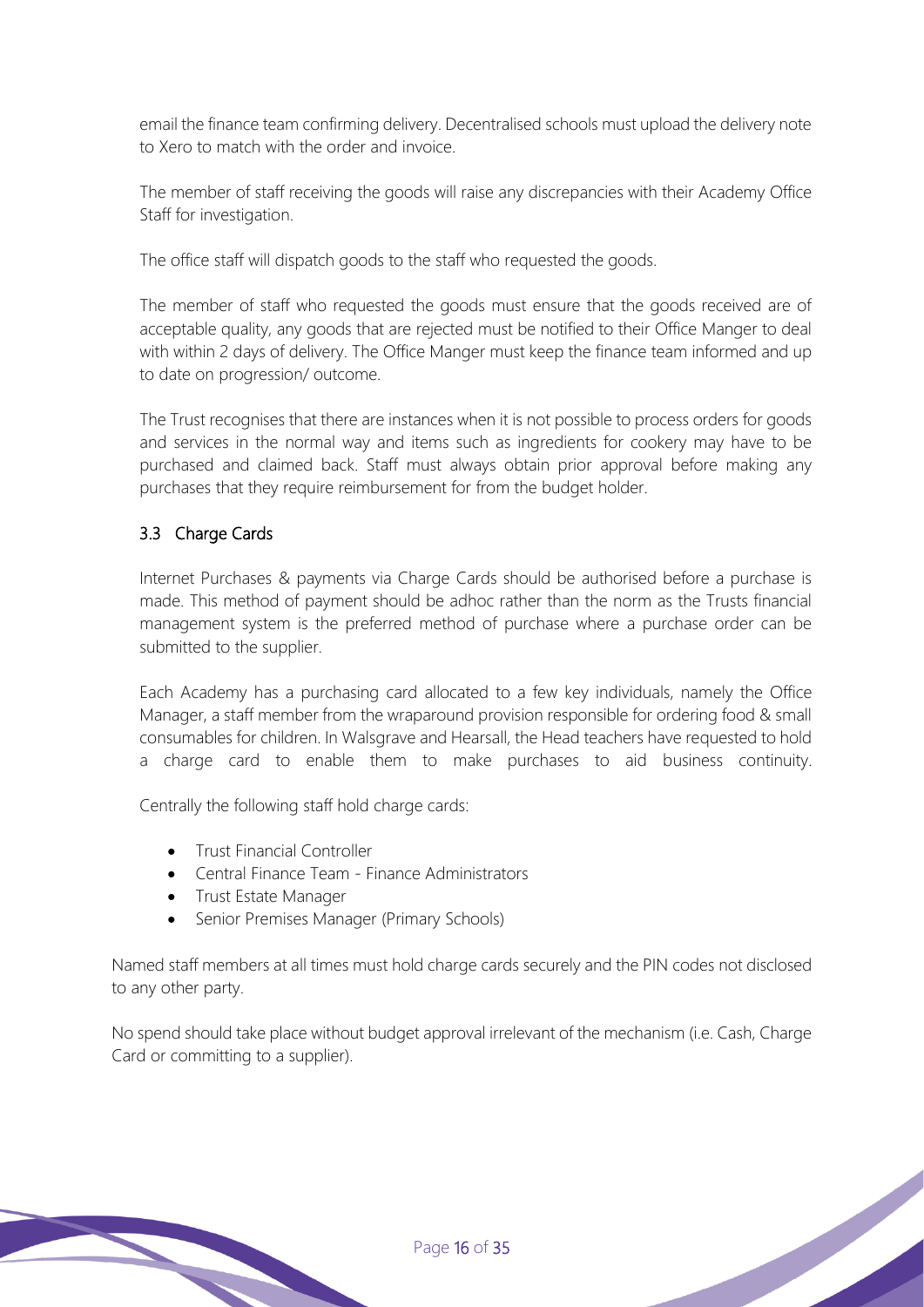## 3.4 Payment of Accounts

Invoices will be paid when the budget holder has given notification that goods or services have been received and are of the quality expected; any discrepancies must be notified to the Office Manager for appropriate action to be taken.

All Office Managers are responsible for taking their Academy to a cashless positon in as far as possible. There is therefore an aim to ensure accounts are settled by BACS payment. In the meantime, all cheques receivable and cash are to be stored in the safe and the keys held within a locked cabinet. The Office manager is responsible for ensuring that all cheques and cash are banked on a timely basis and must maintain a safe log. Additionally, the entity paying by cheque or cash will be encouraged to take the cash less option in the future if possible.

All Office Managers must update the Finance Officer – Compliance and Administration with explanations where they cannot be cashless on a regular ongoing basis.

#### 3.5 Responsibilities for Finance Administrators Processing Invoices:

Payment for supplies and services will only be paid upon receipt of an invoice when:

- It is confirmed that goods or services have been received and are of the quality expected
- When Processing staff have undertaken the following checks:
	- o The unique Invoice number is used this must not be deviated from as it is an integral financial control
	- o The invoice is arithmetically correct
	- o Prices are correct
	- o VAT has been treated correctly
	- o Any copy invoices will be checked thoroughly before processing for payment, in order that duplicate payment can be avoided.
	- o At least two people must be involved in the process of agreeing invoices and authorising payment.
	- o Ensure payment terms are on Xero for Bacs processing

Once the invoice has gone through the above process, it will go via the web based workflow authorisation for approval by the appropriate budget holder

#### 3.6 Payments to Individuals – IR35

Payments must only be made to individuals on production of proof that they are self-employed. They should produce proof of their Unique Tax Reference (UTR). If they cannot provide proof of this, payment cannot be made to the individual via an invoice and we are then obliged to deduct tax and National Insurance via a separate IR35 payment process The Trust HR manager controls this process & advises the Financial Administrative team how to treat these individuals. The outcome from the HR manager will be uploaded to Xero for External Auditors and or HMRC inspection.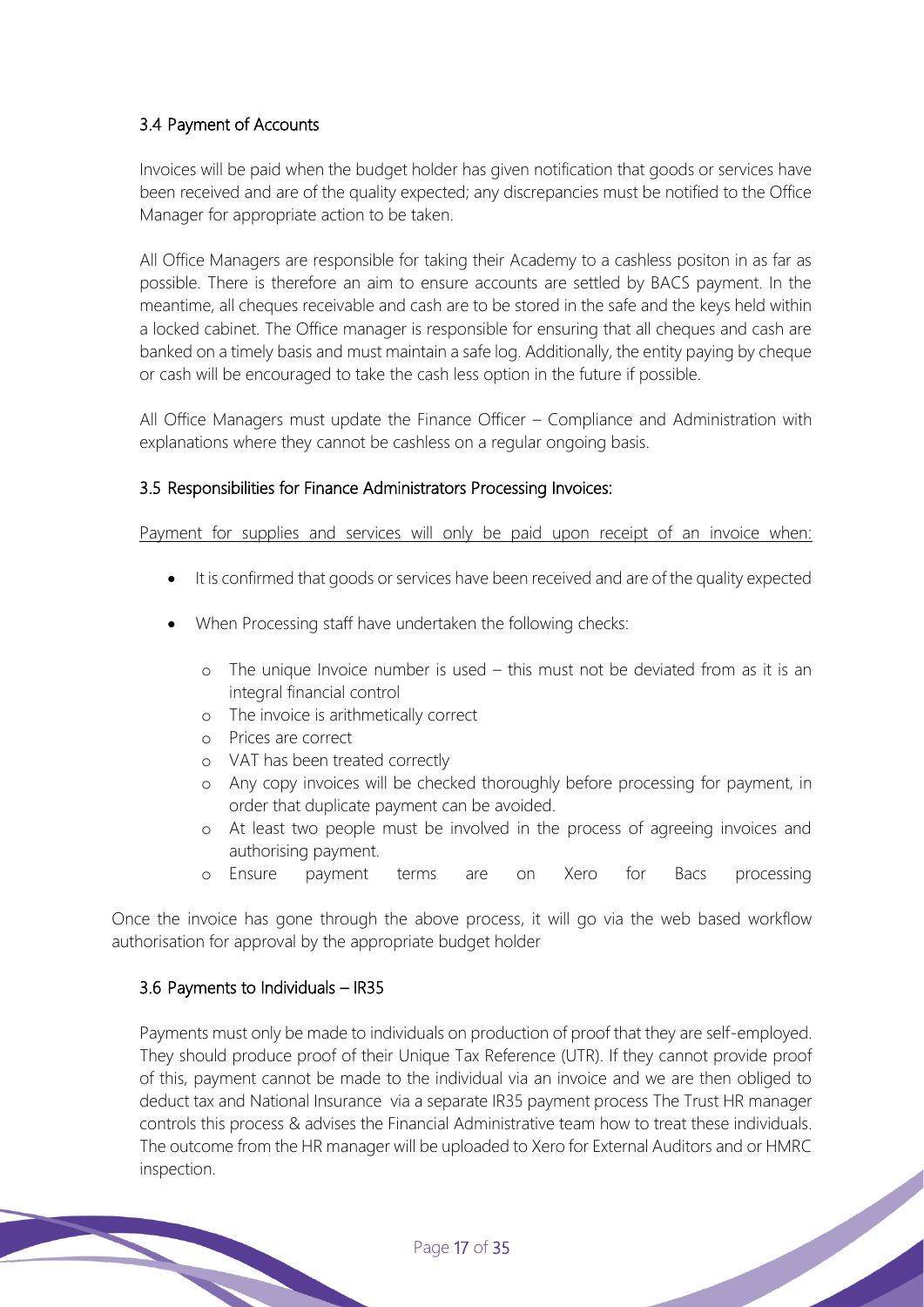#### 3.7 Procurement authorisation limits

#### Class 1 Contracts – Low value transactions

• £0 - £25,000 Head teacher to arrange directly.

#### Class 2 Contracts – Intermediate value transactions

- £25,001 £55,000 Chief Financial Officer
- 55,001 £100,000 Chief Executive Officer

#### Class 3 Contracts – High value transactions

• Over £100,000– Chair of Finance & Audit Committee on behalf of the Board

### Class 4 Contracts – Tender procedures for high value transactions (not over the EU threshold)

 $£170,000 - EU$  threshold A formal tender process must be conducted

Class 4 – Procedures governed by EU Directives

#### Over EU threshold

Full tendering and EU procurement procedure must be conducted. NB: The thresholds for Class 4 contracts are subject to revision every two years and this policy will be updated accordingly.

#### 3.8. VAULE FOR MONEY

For quotes and tenders, the following limits will apply unless *the purchase forms part of an existing contract:*

- At least three written quotations will be obtained for all purchases over £10,000 and up to £100,000. Written details of quotations obtained should be prepared and retained for audit purposes.
- All goods and services ordered with a value of over £101,000, or for a series of contracts, which total over £169,999 will be ordered under the Tender process
- Purchases over £170,000 may fall under EU procurement rules, which require advertising in the Official Journal of the European Union.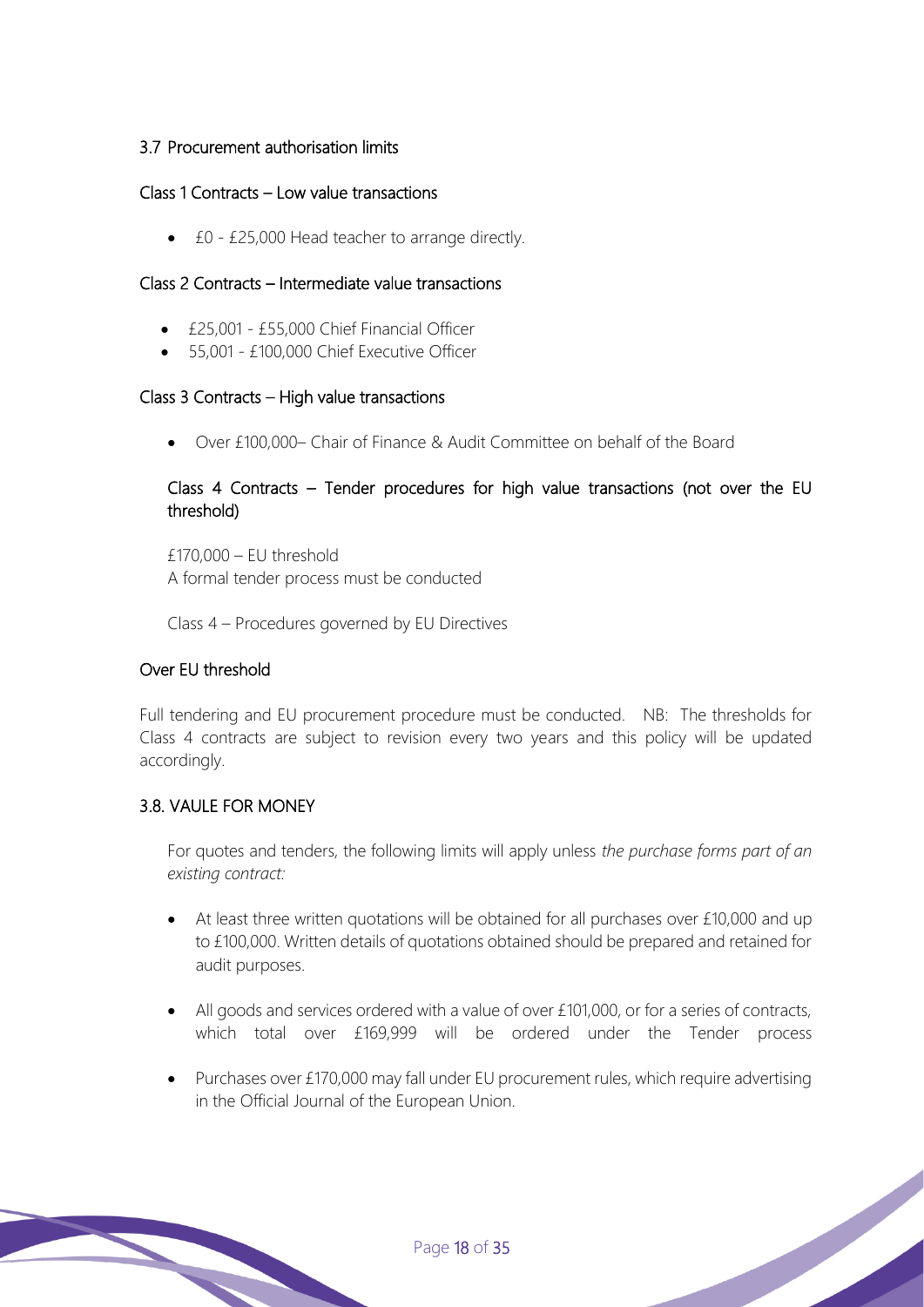## 3.9 FORMS OF TENDER

There are three forms of tender procedure:

- Open,
- Restricted, and
- Negotiated

The circumstances in which each procedure should be used are described below:

#### 3.10 OPEN TENDER:

This is where potential suppliers are invited to tender. The budget holder must discuss and agree with the Chief Executive, and Trust Financial Controller how best to advertise for suppliers. This is the preferred method of tendering, as it is most conducive to competition and the propriety of public funds.

#### 3.11 RESTRICED TENDERS:

This is where suppliers are specifically invited to tender and is appropriate where:

- There is a need to maintain a balance between the contract value and administrative costs;
- A large number of suppliers would come forward or because the nature of the goods are such that only specific suppliers can be expected to supply the Academy requirements;
- The costs of publicity and advertising are likely to outweigh the potential benefits of open tendering.

#### 3.12 NEGOTIATED TENDER:

The terms of the contract may be negotiated with one or more chosen suppliers. This is appropriate in specific circumstances:

- The above methods have resulted in either no or unacceptable tenders;
- Only one or very few suppliers are available;
- Extreme urgency exists;
- Additional deliveries by existing supplier are justified;
- Suppliers are already approved as part of the DfE frameworks or Coventry or Warwickshire LA tendering process.

#### 3.13 PREPARING FOR TENDER

Full consideration should be given to: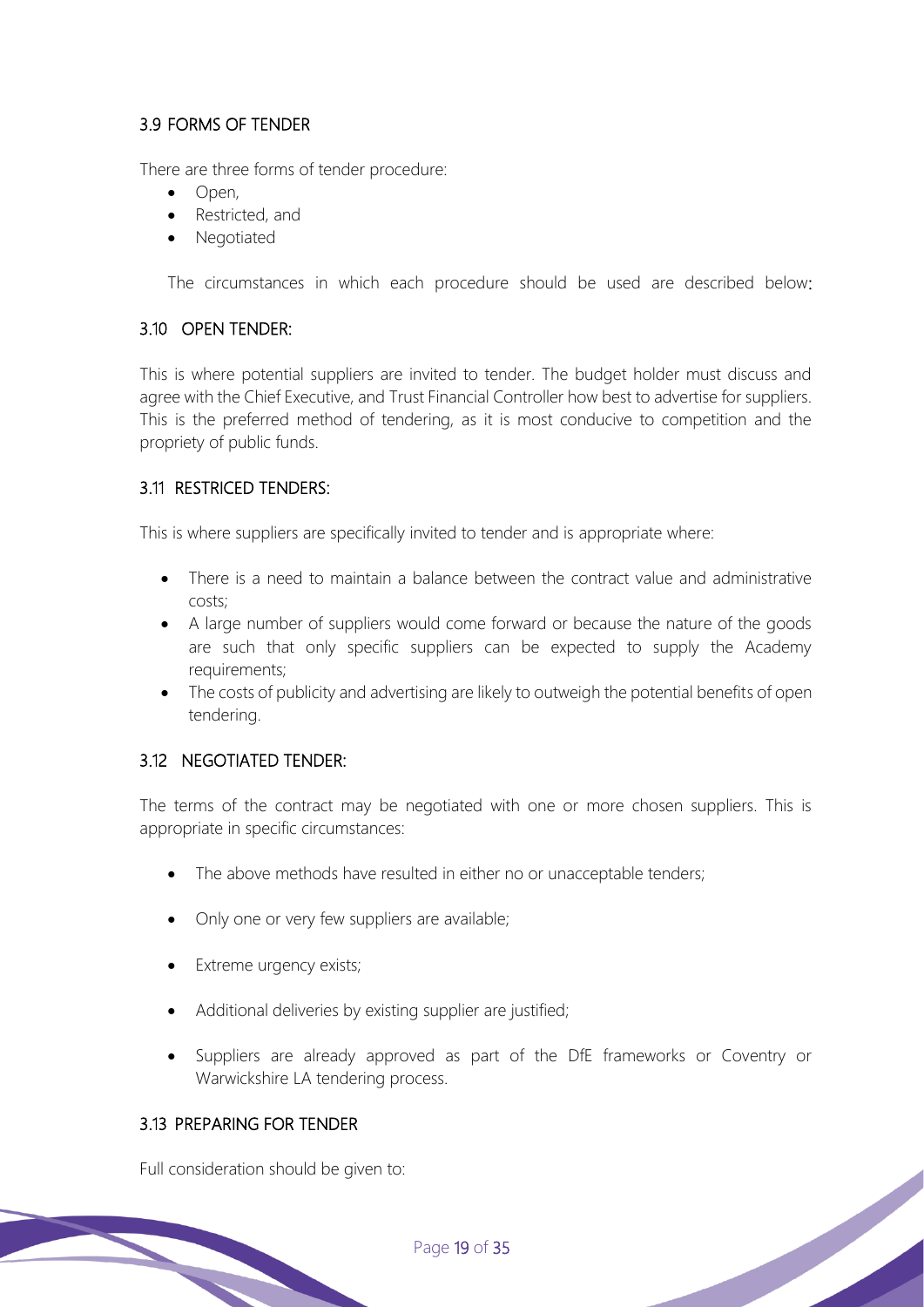- Scope and objective of the project;
- Implementation plans;
- Overall requirements;
- Technical skills required;
- GDPR Legislation;
- After sales service requirements;
- Form of contract.

It will be necessary to rank all the requirements and award marks to suppliers on fulfilment of these requirements to help reach an overall decision.

## 3.14 INVITATION TO TENDER

#### An invitation to tender should include the following:

- Introduction/background;
- Scope and objectives of the project;
- Technical requirements;
- Implementation of the project;
- Terms and conditions of the tender;
- Contract monitoring arrangements and reporting
- Form of response.

## 3.15 ASPECTS TO CONSIDER

#### Financial

- Comparison of like with like cost.
- Hidden costs.
- Scope for negotiation.

## **Technical**

- Qualifications of contractor.
- Experience.
- Descriptions of technical and service facilities.
- Compliance to CDM.
- Compliance to GDPR Legislation
- Certificates.
- Quality control procedures.
- Details of previous sales and references.

## Other considerations

• Pre sales demonstrations.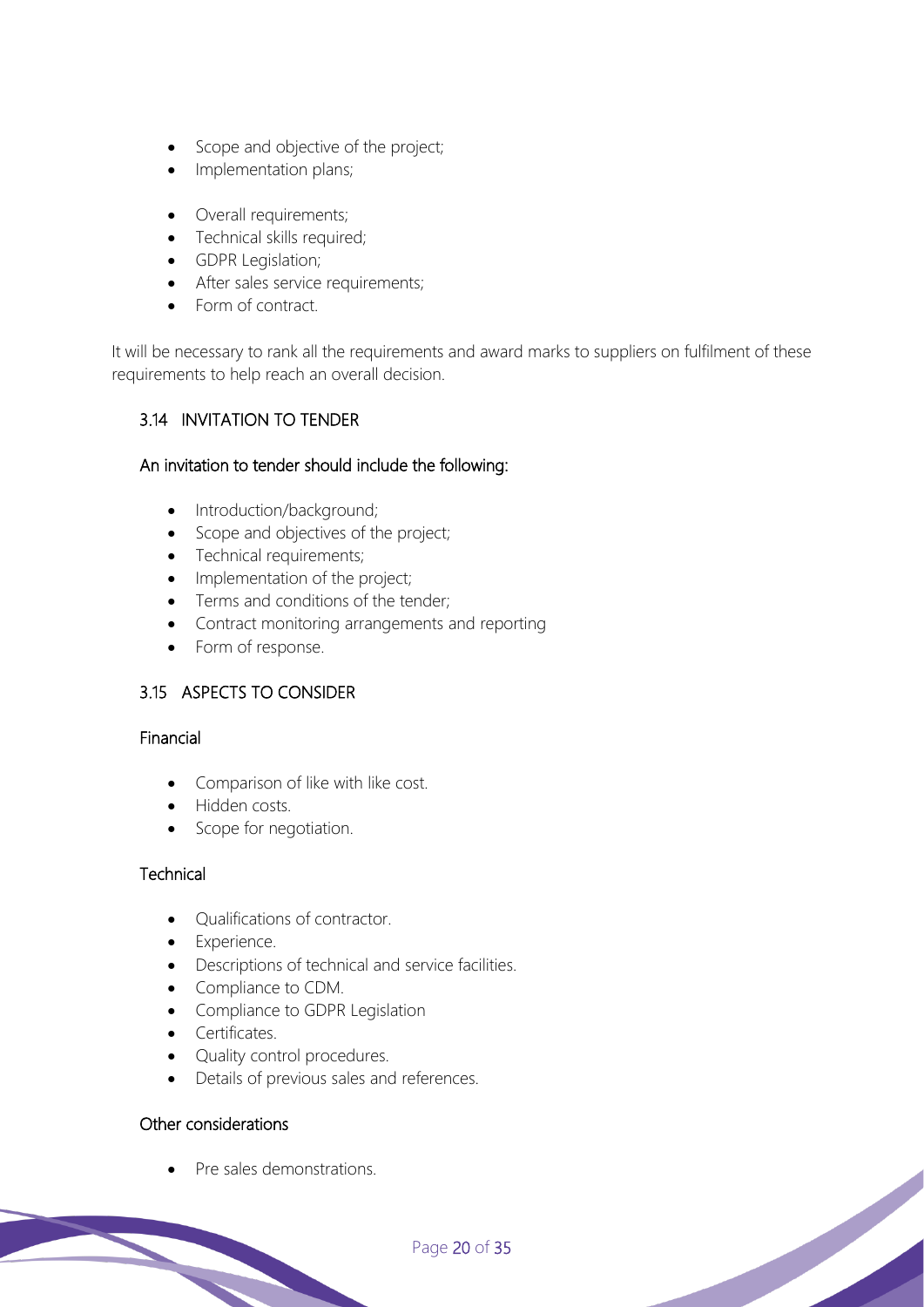- After sales service.
- Financial status of supplier.
- Quality of product / service

## 3.16 TENDER OPENING PROCEDURE

All tenders should be opened at the same time and tender details should be recorded. Two persons should be present at the opening of the tenders as follows:

- For contracts up to £100,000 the Chief Executive Officer and Chief Finance Officer
- For contacts over £100,000 Chief Executive Officer, Chief Finance Officer plus a member of the Finance Committee.

## 3.17 TENDERING PROCEDURES

The evaluation process should involve at least three people. Those involved should disclose all interests, which may influence their objectivity.

Those involved must take care not to accept gifts or hospitality from potential suppliers.

Full records should be kept of all criteria used for evaluation and for contracts over £100,000; a report should be prepared to the Finance and Audit Committee.

The accepted tender should be one that is economically most advantageous.

## 3.18 CASH PURCHASES -SMALL ITEMS OF EXPENDITURE

Headteachers may authorise cash expenditure up to £100. Reimbursements to staff cannot be made without receipts and a signed requisition from the relevant Budget Holder. The Head teacher may authorise an increase in this limit to £250 in special circumstances to facilitate operational activity.

VAT receipts will be obtained for purchases where appropriate. - Academy staff placing orders on behalf of the Academy must not use their home address, as the academy will not be able to reclaim VAT. If a Vat receipt has not been obtained the Academy, must take the cost of the VAT and not claim a reimbursement. Financial Administrators processing payments should notify the Office manager & Head teacher that this cost has been incurred.

#### 3.19 Internet Purchasing Procedures

Internet Purchases are only made if there is a benefit to the academy e.g.

- Cheaper Price / Discount (after ensuring that VAT is recoverable)
- Better delivery time
- Product is unique to particular supplier
- Companies who only sell with on-line payment or payment up-front

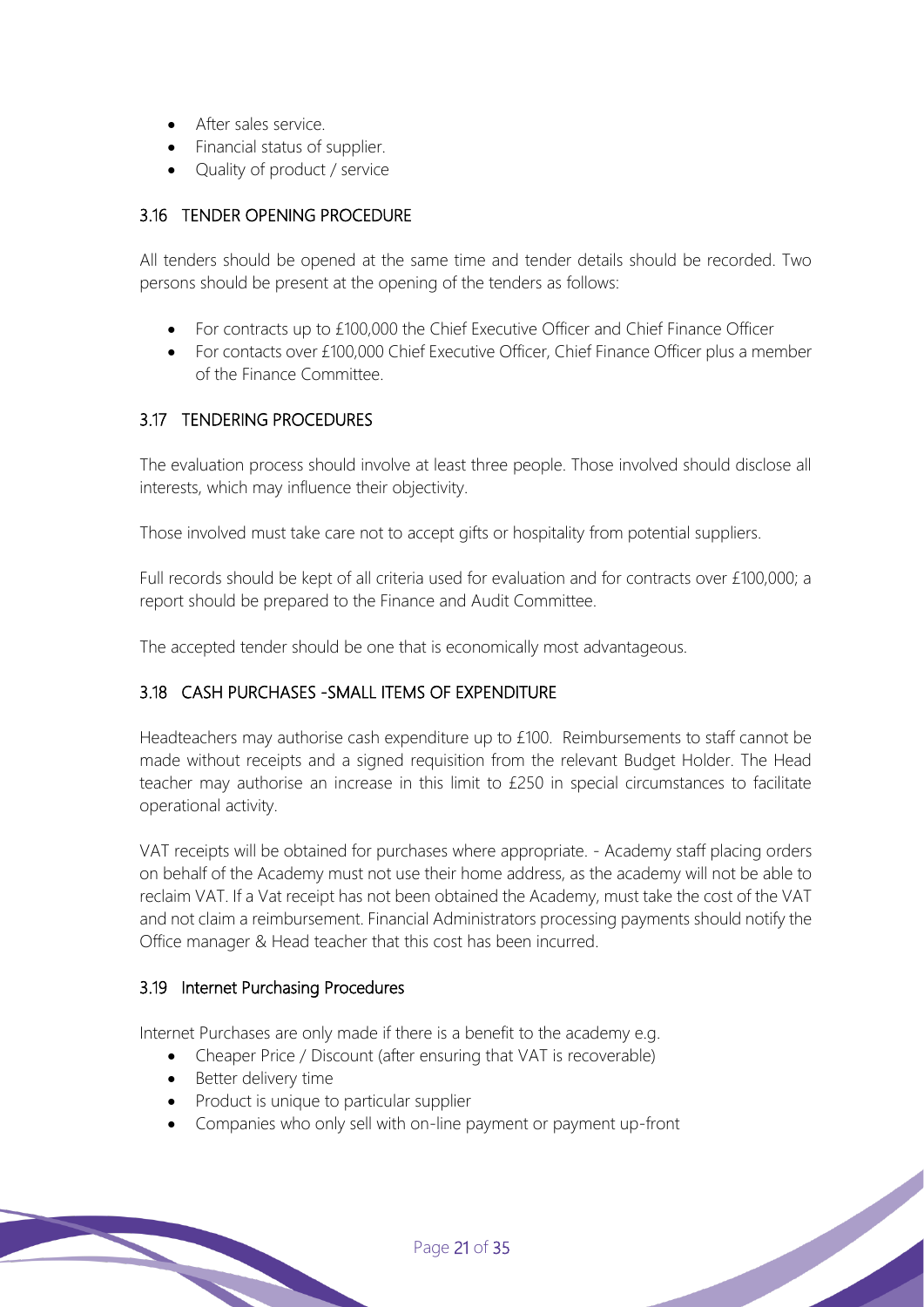The Trust have a business Amazon account and access can be given to Budget holders to place orders. (Budget holders must follow normal purchasing principles for example; have sufficient funds in their budget)

Orders can also be put directly onto approval Max and once authorised will be sent to the supplier.

It is the responsibility of the budget holder to ensure that the internet is the most appropriate means for procurement. Where possible the official order number should be quoted on the internet order as a cross reference. The internet order must be raised in the name of the Academy with the Academy's address, not to an individual.

## 3.20 ACADEMY TRIPS

When it is necessary for staff to have access to money during an Academy trip, every effort should be made to minimise the amount of cash being carried by using a charge card or other appropriate means. Authorisation for cash to be taken may be given by the Chief Finance Officer. The amount authorised will be consistent with the budget previously approved for the visit.

## 3.21 TRIPS

All trips and activities must be authorised and financially managed by the Headteacher / budget holder.

- A lead teacher must be appointed for each trip to take responsibility for supplying information to the Office manager to allow for budgeting for the trip. – The Central Finance Team can support on costing the trips and parental donations required. This costing must take place before the trips is authorised and booked.
- The Academy Administration Office under the direction of the trip Lead Teacher is responsible for all parental communication.
- A copy of the costing must be uploaded onto Xero before the Order is placed.
- Once the trip has been costed & authorised, the responsible finance administrator will process the orders and set up the online parental payment portal.
- Timely income reports will be sent to the trip Lead teacher and Office Manager by the responsible finance administrator. The Office Manager must discuss the outstanding amounts with the Head teacher agreeing what action is currently being undertaken and who is chasing outstanding monies.
- The office manager, under the direction of the trip Lead Teacher & or Headteacher must formally instruct in writing, the responsible finance administrator of any support any child is given such as PPG funding. This information will be recorded on the system and once all such discretionary support has been stated the Finance Officer - Compliance and Administration will undertake a journal on the system to reflect the monetary value.
- There is an expectation that all trips and activities will breakeven the exception being residential trips if they are partially funded by the academy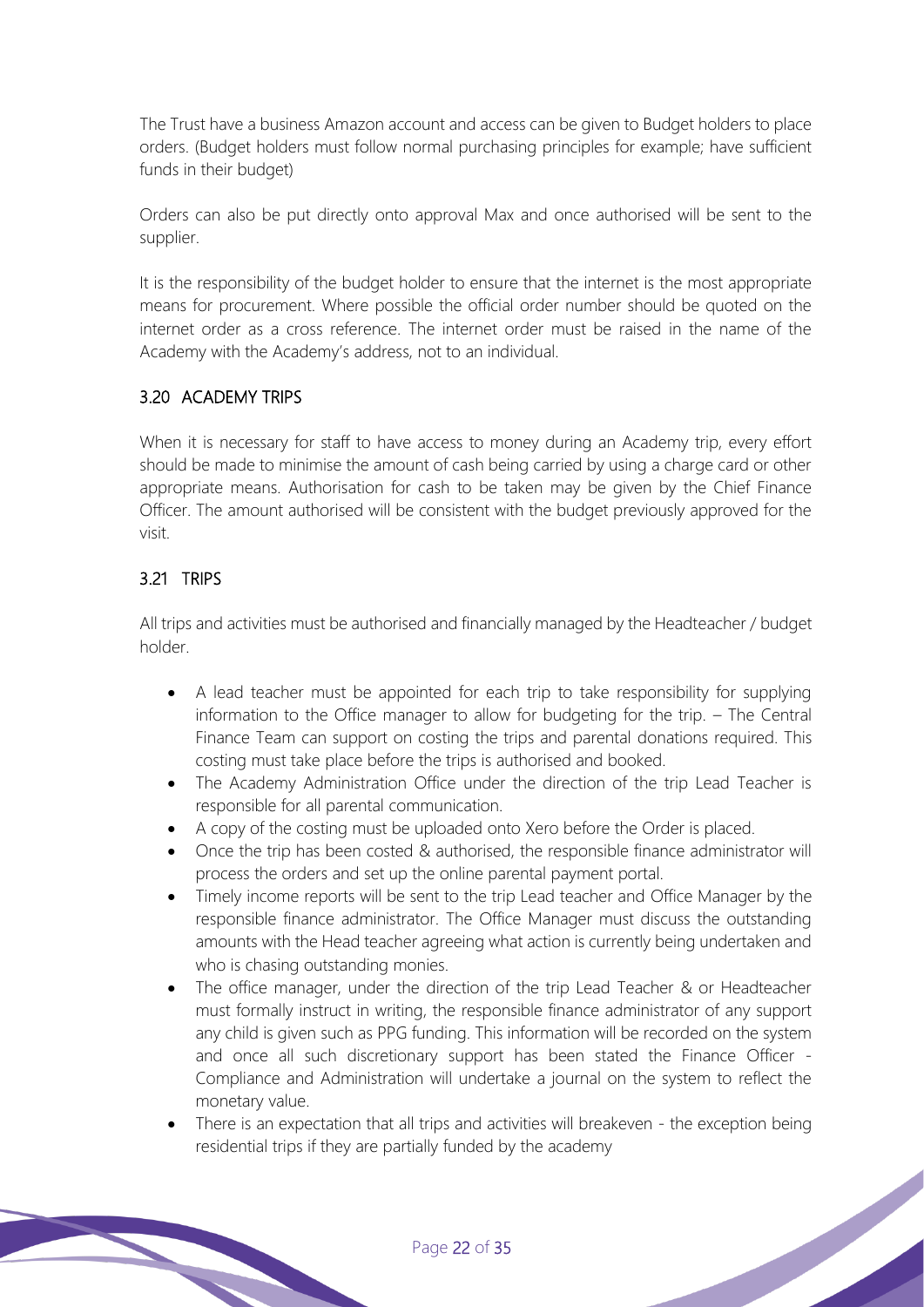• Once the financial administration has been completed, the responsible finance administrator will send the Lead Teacher and Headteacher a summary of expenditure and Income. If the trip has not broken even this must be interrogated and lessons learnt reported to the CFO.

#### **4 INCOME**

The main sources of income for the Trust are the grants from the ESFA and Coventry and Warwickshire Local Authorities.

The Chief Finance Officer, who is responsible for ensuring all grants due to the Academies within the Trust are collected, monitors the receipt of these funds.

Within the Trust, each Academy collects income from parents or the public for:

- School Meals
- Trips and residential visits
- Breakfast & After School Club
- Other miscellaneous income including school fund donations

The Finance Officer - Compliance and Administration is responsible for the monitoring and receipt of all funding into the trust.

#### 4.1 Lettings

The policy for lettings of premises is contained in a separate document. The Policy and charges will be reviewed and approved by the Finance and Audit Committee on a bi- annual basis.

The Office Manager and Office staff are responsible for maintaining records of bookings of facilities and for identifying the sums due from each Organisation. Invoices will be prepared monthly in arrears for these facilities.

#### 4.2 Custody

All cash and cheques must be held in the Office safe prior to banking. Banking will take place monthly or more frequently if the cash sum exceeds £1,000.

The Office Managers are responsible for preparing reconciliations between sums collected, the sums deposited at the bank and the sums posted to the accounting system. Reconciliations must be prepared promptly and sent to the Finance Officer – Compliance and Administration to reconcile the bank and update debtors on an ongoing timely basis.

#### 4.3 Debtors

• Debts under £500 may be written off at the discretion of the Head of Education Primary & Secondary

• Debts under £501 to £1000 may be written off by the Chief Executive Officer.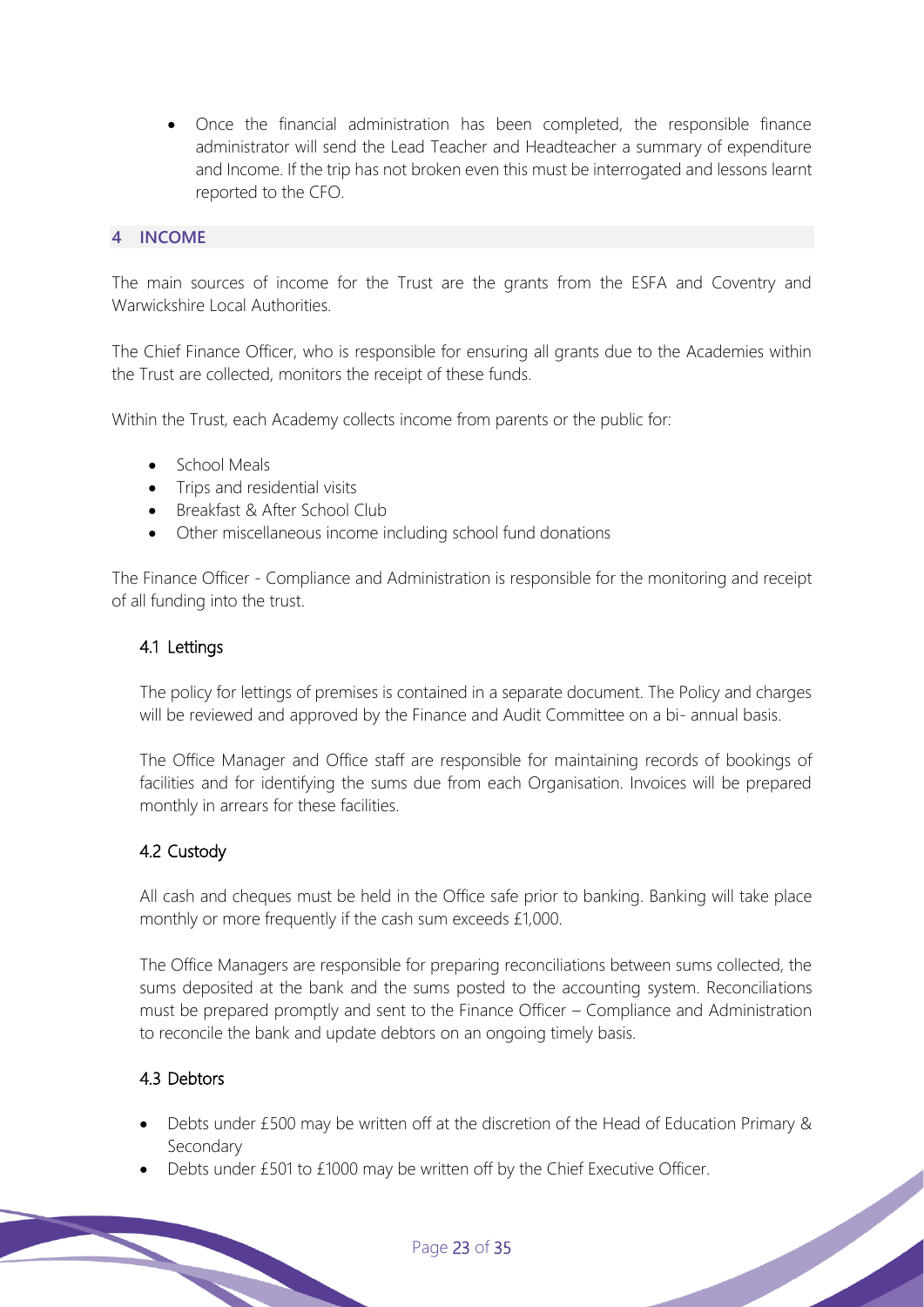- Debts arranging from £1001 may be written off only with the approval of the Finance and Audit Committee.
- Debts above the level as detailed in the funding agreement must be submitted to DfE for approval to be written off.

The following debt recovery policy will be applied:

- If payment has not been, received 30 days after invoice, a reminder will be sent automatically form Xero asking for payment within 7 days.
- Academy Office staff / Finance Administrators in the central team will continue to talk to the debtor and send reminders, documenting the methods and ongoing dates of chasing the debt.
- Once the debt is 60 days old, the Office manager will take the debt to the attention of the Headteacher and a plan of action will be put in place.
- The Finance Officer Business Partnering will also take any debts over 60 days to the attention of Head of Education Primary and Secondary under the budget management process and seek confirmation of plan of action and will monitor progress.
- The Trust Financial Controller will meet with the Finance Officer Compliance and Administration and the Senior Financial Administrator to undertake a debtor reconciliation and monitor progress of payment on a regular basis.

#### 4.4 Bank Accounts

The opening of all bank accounts must be authorised by the Chief Finance Officer who must set out in the Scheme of Delegation the arrangements covering the operation of accounts.

Inspire Education Trust operated one current account – it is not anticipated that there would be a requirement to have any more current accounts in operation.

In addition to the above current account, the Trust also has the below deposit investment accounts:

- 32 day term account
- 95 day term account
- 365 day term account

#### 4.5 Deposits

Particulars of any deposit must be entered in a paying in slip and should include:

- The amount of the deposit and
- A reference, name of debtor or number of receipt.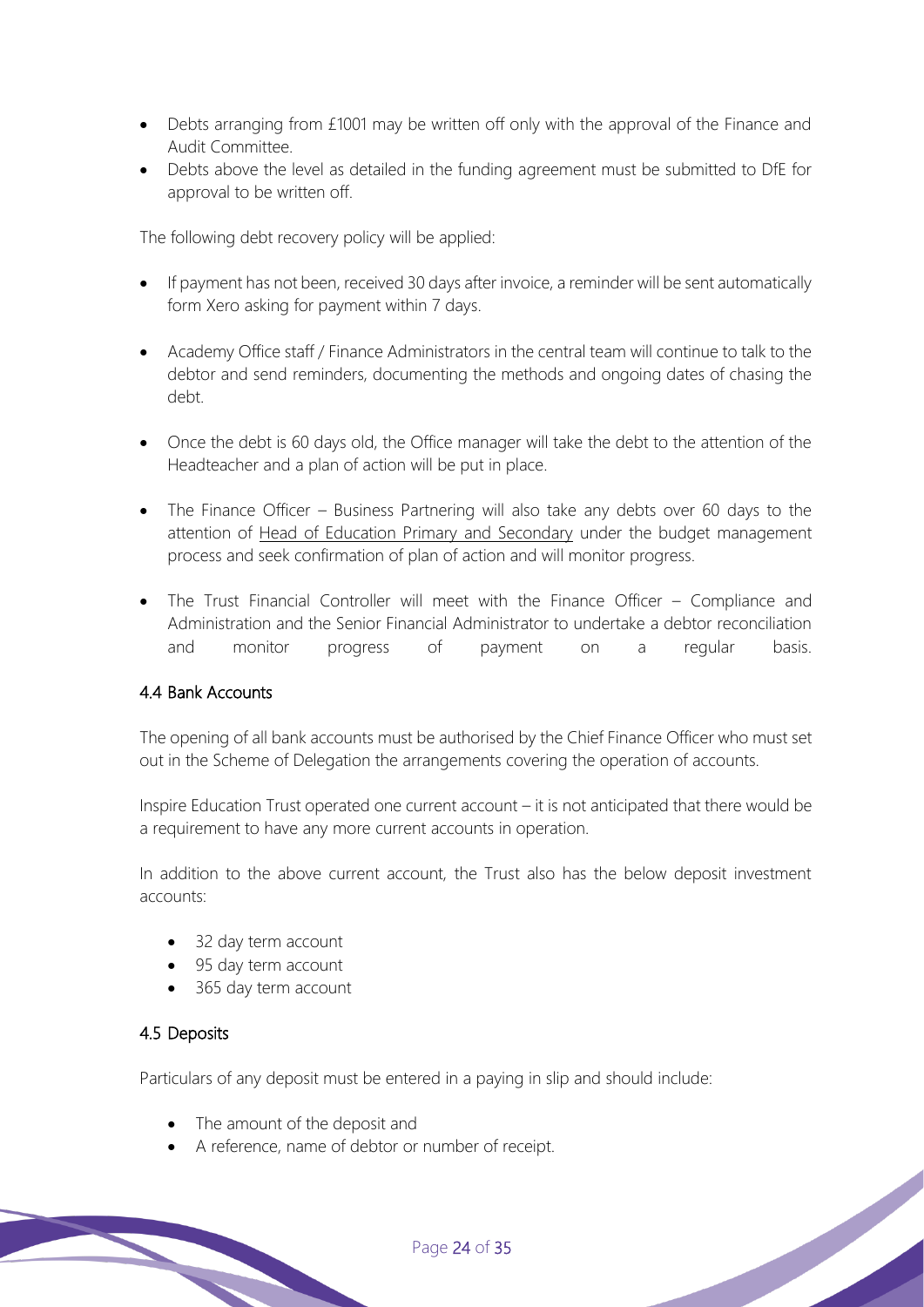## 4.6 Payments and Withdrawals

All Bacs payments and other instruments authorising withdrawal from the Trust and Academies bank accounts must:

- Bear signatures in line with the Trust bank mandate and
- One from the central finance team finance officers or Senior financial administrator

#### 4.8 Bank Reconciliations

The Finance Officer -Compliance and Financial Administration must undertake ongoing Bank reconciliations throughout the month in line with the Trusts "Security of Bank Reconciliations process guidance". Reconciliations are passed to the Trust Financial Controller as part of the monthly management accounts process and are subject to independent monthly review carried out by the Trust Financial Controller who will counter sign to demonstrate the internal scrutiny. – See appendix 2

## 4.9 Cash Forecasts – Going Concern

The Finance Officer - Compliance and Administration prepares the Trust cash flow forecasts to ensure that the Academies have sufficient funds available to cover day-to-day operations. This report forms part of the monthly management accounts to the CFO, Executive and Board of Directors.

This cash flow forecasts up to twelve months ahead to ensure that the Trust has sufficient funds available to pay for day-to-day operations. Through the submittal of this forecast together with the rigor of the three-year budget plans the Trustees have a reasonable expectation that the Trust has adequate resources to continue in operational existence for the foreseeable future. For this reason, it continues to adopt the going concern basis in preparing financial statements.

#### 4.10 Investments

Investments must be made in accordance with the reserves policy.

When considering an investment, the trust must:

- Act within its powers to invest as described in its Articles
- Have an investment policy to manage and track its financial exposure, and ensure value for money
- Exercise care and skill in investment decisions, taking advice as appropriate from a professional advisor
- Ensure exposure to investment products is tightly controlled so security of funds takes precedence over revenue maximisation
- Ensure investment decisions are in the Trust's best interests
- Review the Trust' investment and investment policy regularly

*Academy trust handbook 2021*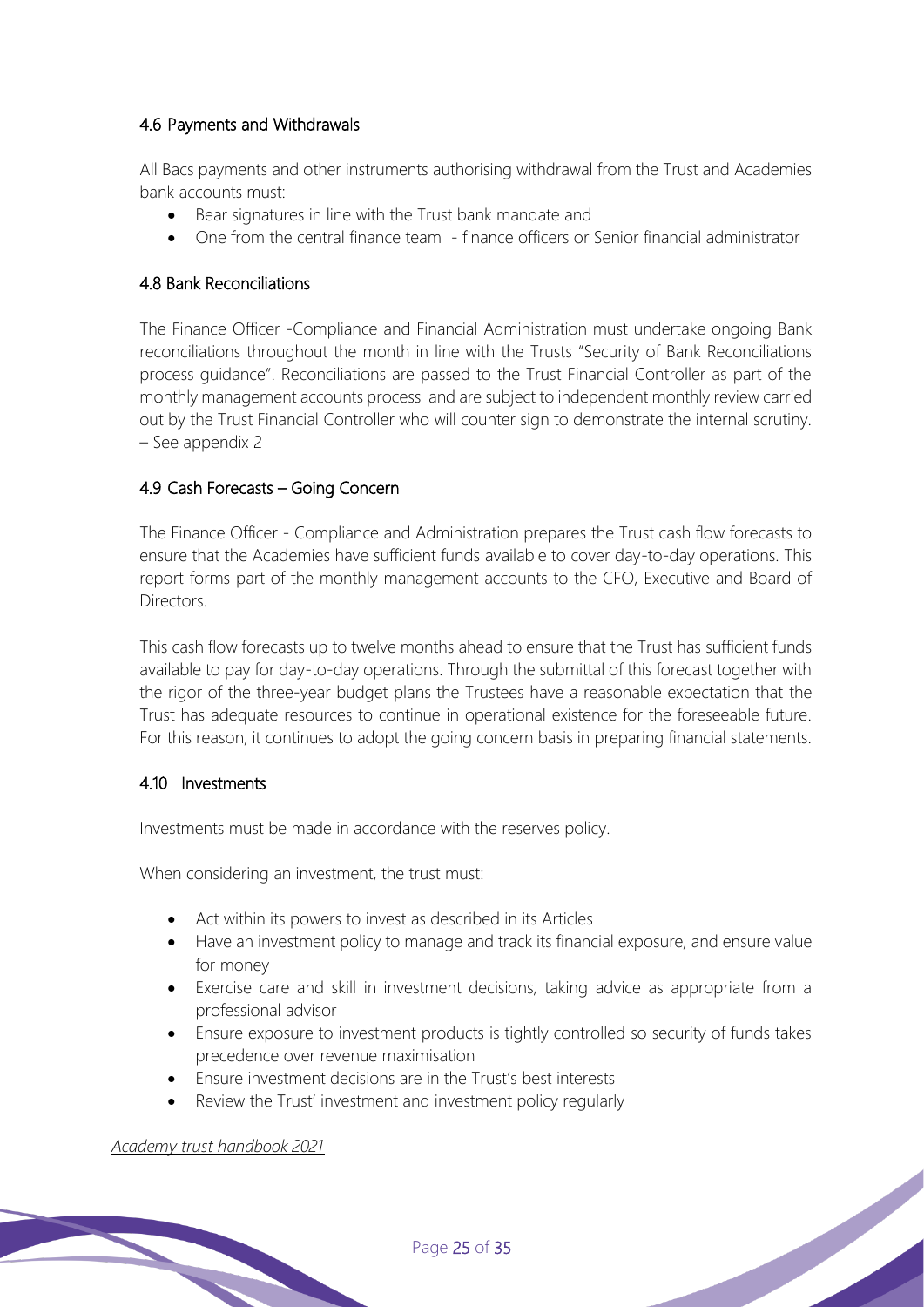### **5 FIXED ASSESTS**

All items purchased with a value of over £3,000 (capitalisation limit) must be entered in an Asset Register. Assets below the value of £3,000 will be charged to the income and expenditure in the year of purchase, the asset register should include the following information:

- Asset description;
- Asset number;
- Date of acquisition;
- Asset cost;
- Source of funding;
- Expected useful economic life;
- Depreciation;
- Current book value;
- Location:
- Name of member of staff responsible for the asset.

The Asset Register helps to ensure that staff take responsibility for the safe custody of assets, acts as a deterrent for theft, manage effective utilisation of assets and to plan for their replacement and finally to support insurance claims in the event of fire, theft, vandalism or other disasters.

The Depreciation rates approved by the Governing body are as follows:

| <b>Buildings</b>    | 2% straight line     |
|---------------------|----------------------|
| Fixtures & fittings | 20% straight line    |
| ICT equipment       | 33% straight line    |
| Motor vehicles      | 25% reducing balance |

#### 5.1 Security of Assets

All items in the register should be permanently and visibly marked as the Trusts and Academy's property and there should be a regular annual count other than by the person maintaining the register. Discrepancies should be investigated immediately and if significant reported to the Finance and Audit Committee.

#### 5.2 Disposals

In accordance with the Academy trust handbook 2021 5.24 *Other than land, buildings and heritage assets, trusts can dispose of other fixed asset without ESFA's approval subject to achieving the best price that can reasonably be obtained, and maintaining the principles of regularity, propriety and value for money.'*

Items which are to be disposed of by sale or destruction must be authorised for disposal by the Chief Executive Officer and where significant should be sold through competitive tendering process.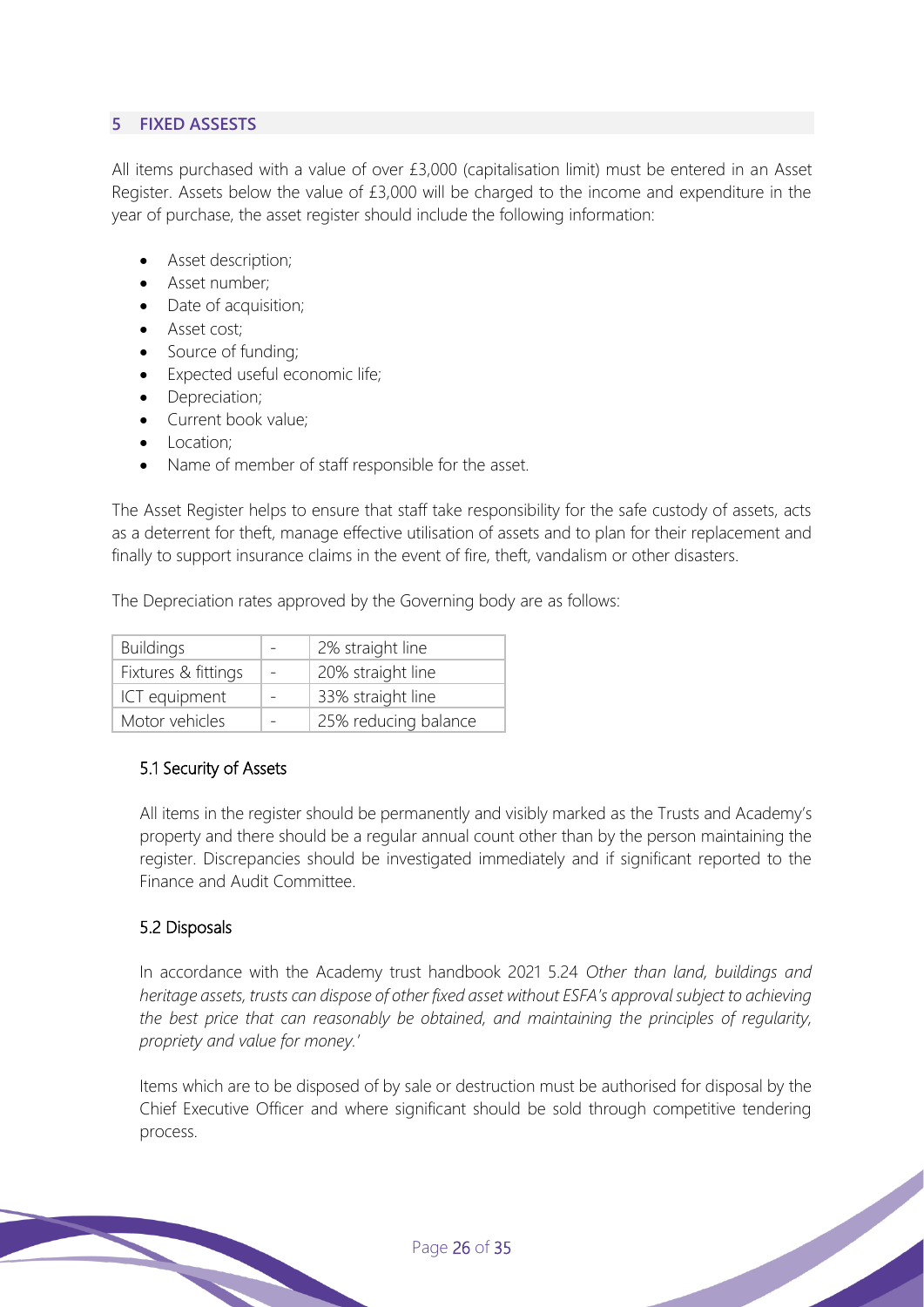Disposal of equipment to staff is discouraged, as it is difficult to evidence the Trust obtained value for money.

#### **6 KEYS INVENTROY**

The Key inventory is the responsibility of the Site Service Officer of each Academy under the management of the Chief Finance Officer delegated to the Trust Estate manager to maintain and to be kept up to date at all times. It is the responsibility of staff to report all lost and stolen keys to enable new security measures to be put in place and for the inventory to be updated.

#### **7 ICT SYSTEMS**

Contracts and Service level agreements with external providers are in place in conjunction with the Trust's Strategic Network Manager to protect key computer data and control features that include:

- Back-up Procedures managed and in place;
- Security management such as Passwords, encryption, correct levels of access for staff
- Hardware fit for purpose;
- Business continuity and Disaster recovery plans.

#### **8 REPORTING TO THE DfE AND COMPANIES HOUSE**

#### 8.1 Trust Budget

The Trust is required to submit a copy of its annual consolidated budget to the DfE. This will be in the format of an income and expenditure statement on an accrual basis.

The Chief Finance Officer must ensure that an agreed budget is supplied to the DfE in the required format by the deadline each year summarising the planned income and expenditure for the forthcoming year running from 1<sup>st</sup> September to 31<sup>st</sup> August.

#### 8.2 Budget Monitoring

The Trust will submit budget-monitoring returns to the DfE, on an accrual basis, at the stages required by the DfE.

#### 8.3 Annual Accounts

As a Charitable company the Trust must comply with company law as set out in the Companies Act 2006. This includes a requirement to prepare a Directors' report and financial statement ('annual accounts') and for these to be independently audited by a registered auditor.

Financial Statements should be prepared to 31st August each year. They should include:

• Incoming resources from all sources receivable in the period;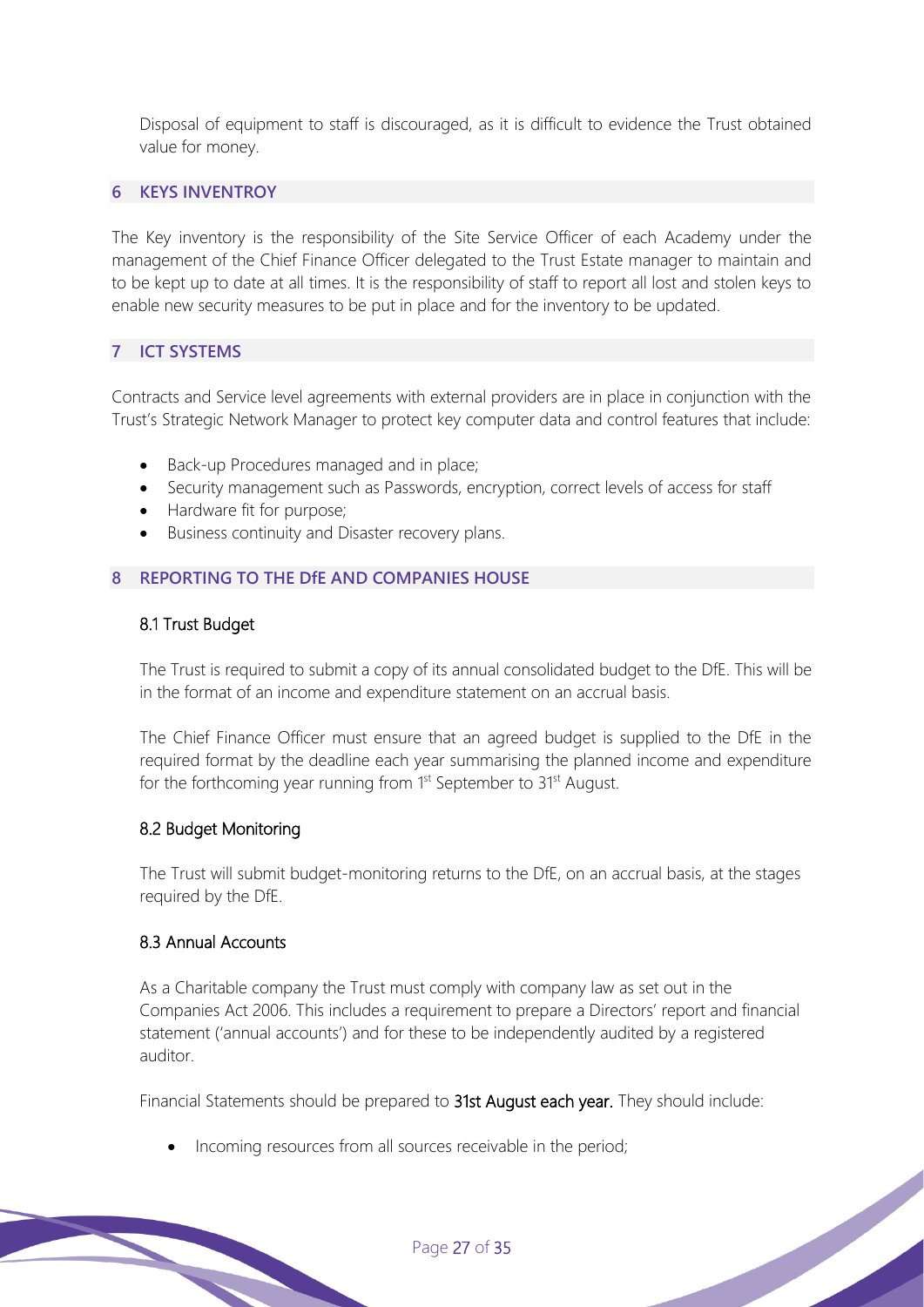- Resources expended on all activities within the period;
- All assets and liabilities of the Academy at the balance sheet date;
- All cash received and expended within the period;
- Notes to the accounts.

The Annual accounts must be submitted by 31<sup>st</sup> December to EFA. As soon as the DFE deadline, but by no later than 31st May (9 months after the end of the accounting year), a copy of the Directors annual report and audited final accounts must be sent to Companies House.

#### **9 SELF-ASSESSMENT OF MANAGEMENT AND GOVERNANCE**

Skills and Experience – the Chair of the Finance and Audit Committee, Chief Executive Officer and Chief Finance Officer will ensure that the members of the Finance & Audit Committee will undertake an annual self-assessment in terms of skills, effectiveness, leadership and impact to provide assurance on the adequacy of the Trusts arrangements for financial management and governance.

As part of this assessment, the Trust should refer to:

- the features of effective governance in the Governance Handbook (strategic leadership, accountability, people, structures compliance and evaluation)
- 21 questions for multi-academy trust boards published by the All-Party Parliamentary Group on Education, Governance and Leadership.

The self-assessment will provide assurance to the Academy's Accounting Officer that conditions of funding are being met, and that appropriate systems of control are in place.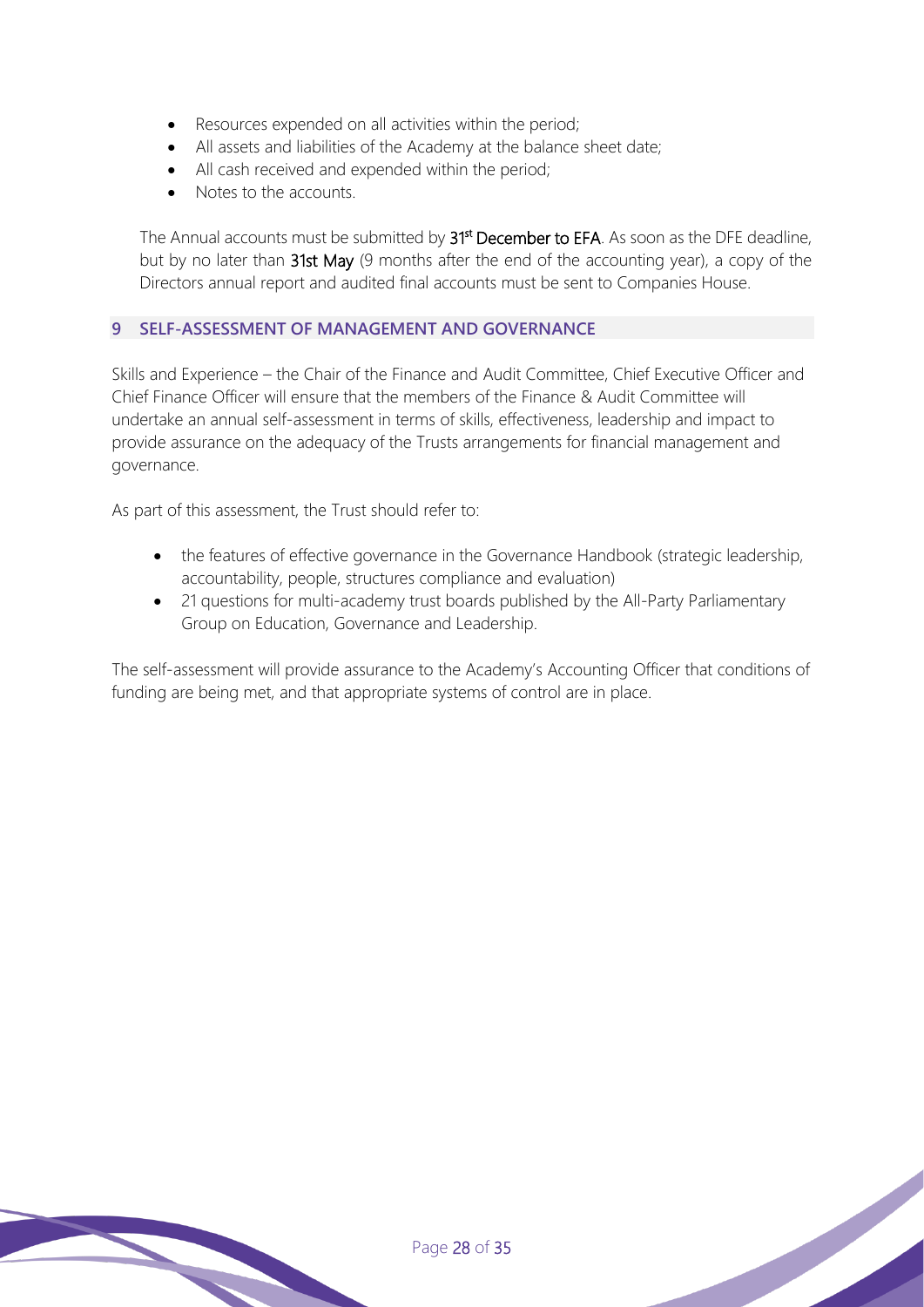

Appendix 1

## Scheme of Delegation - Managing Money

Authorising order for goods and services and authorising payments

|                         | Limit/Restriction- Goods | Limit/Restriction<br><b>Authorising BACS</b> |
|-------------------------|--------------------------|----------------------------------------------|
| Position                | and Services             | Payments                                     |
| Chief Executive Officer | £100,000                 | N/A                                          |
| Chief Financial Officer | £55,000                  | £600,000                                     |
| Finance Controller      | N/A                      | £600,000                                     |
| Head teachers           | £25,000                  |                                              |
| Head of Departments/    |                          |                                              |
| <b>Budget holders</b>   | Within budget allocation |                                              |
| Finance Officers        |                          | £600,000                                     |

Authorisation of travel/Subsistence Claims

| Position                          | Staff claims to authorise                                            |
|-----------------------------------|----------------------------------------------------------------------|
| Chair of Board of Trustees        | Chief Executive Officer                                              |
| Chief Executive Officer           | Executive                                                            |
|                                   | Trust Finance Controller, Strategic<br>Network Manager, Trust Estate |
|                                   | Manager, Trust HR Manager, Trust                                     |
| Chief Finance Officer             | <b>DPO</b>                                                           |
| <b>Trust Financial Controller</b> | Central Finance team                                                 |
| Head teachers                     | All School Staff                                                     |
| Deputy Head Teachers              | All School Staff                                                     |

Input and Authorisation of Payroll Changes

| Authorisation to certify<br>Payroll input documents | Staff to process and submit<br>paperwork to Payroll |  |
|-----------------------------------------------------|-----------------------------------------------------|--|
| Chief Executive Officer                             | Senior Executive Assistant                          |  |
| Chief Finance Officer                               | Senior Executive Assistant                          |  |
| Heads of Teaching &                                 | Office Manager- HR Staff                            |  |
| Learning                                            |                                                     |  |

Authorisation to write-off bad debts

| Position                | Limit/ Restriction |
|-------------------------|--------------------|
| Head teachers           | f500               |
| Chief Executive Officer | £501-£1000         |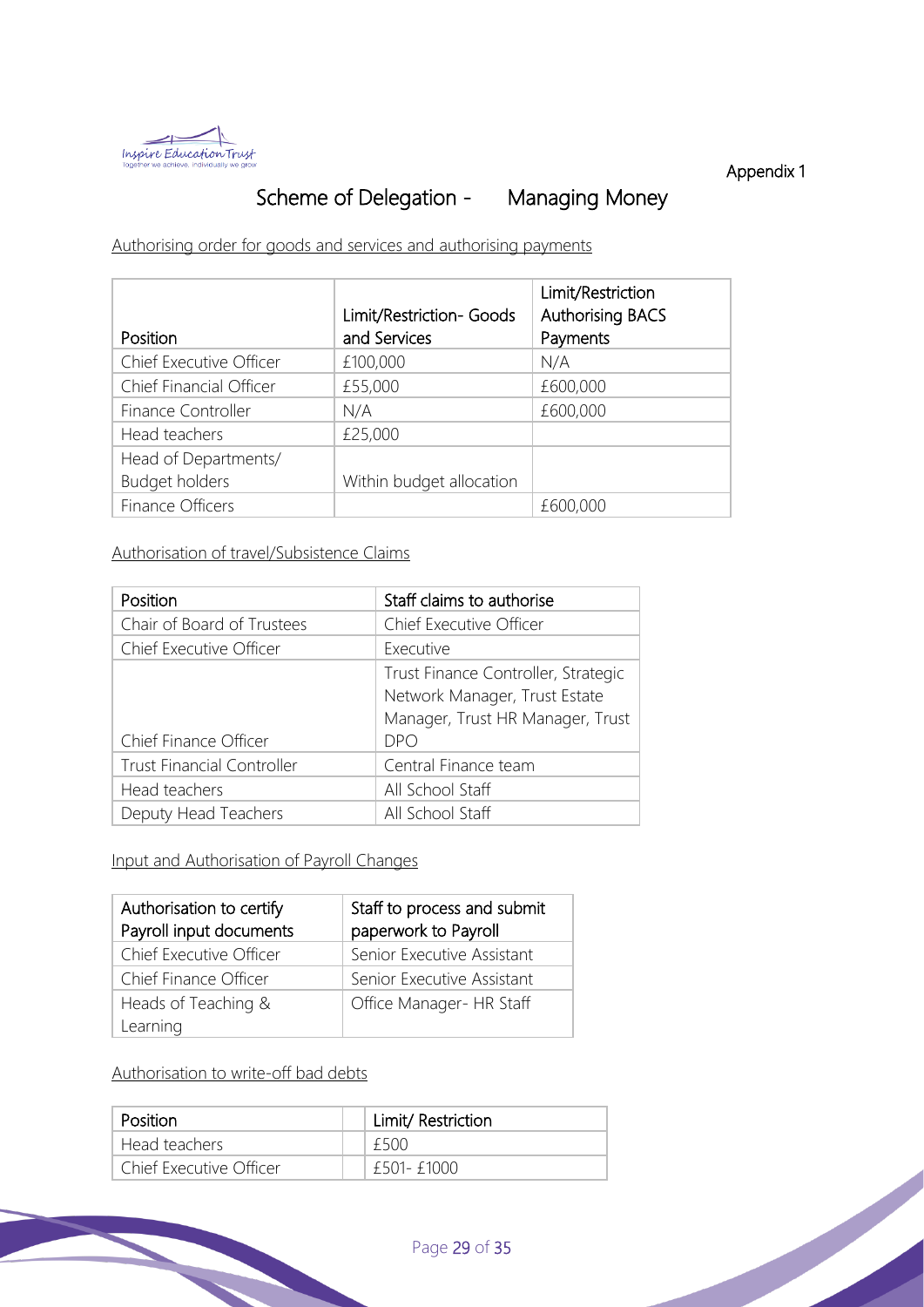| Chief Finance Officer    |                            |
|--------------------------|----------------------------|
| <b>Finance Committee</b> | E1001 onwards              |
| Secretary of State       | Detailed in funding letter |

#### VAT returns

| Task                                           | Who                                            |
|------------------------------------------------|------------------------------------------------|
| Updating Suppliers details - Vat numbers       | Finance Assistants under the direction of the  |
| must be entered onto the accounting system     | Finance Officer - Compliance and               |
| by the finance assistant and checked by the    | Administration                                 |
| office manager                                 |                                                |
| Accounting for VAT correctly - all vat claimed | Finance Assistants under the direction of the  |
| must have a supporting VAT invoice             | Finance Officer - Compliance and               |
|                                                | Administration                                 |
| Submittal of VAT Returns and Control Account   | Trust Central staff under the direction of the |
| reconciliations                                | <b>Trust Financial Controller</b>              |

Authorisations on the financial management information system

| Position                | Delegated by                       | Limit                              |
|-------------------------|------------------------------------|------------------------------------|
| Chief Executive Officer | Finance and Audit Committee        | Up to £100,000                     |
| Chief Finance Officer   | Chief Executive Officer            | Up to £55,000                      |
| Headteachers            | <b>Chief Executive Officer</b>     | Up to £25,000                      |
|                         |                                    |                                    |
| Position                | Delegated By                       | Authorisation of orders & invoices |
| Office Manger           | Head teacher by signed Requisition | £25,000                            |

## BACS payments

• Signatories: Two signatories required for every payment -one from bank mandate and one from Central Finance Team

| <b>Bank Mandate signatories</b>                   | Finance Team Signatories                |  |
|---------------------------------------------------|-----------------------------------------|--|
| Chief Executive Officer- Lois Whitehouse          | Finance Officer Business Partnering -   |  |
| Head of Secondary Blue Coat - Vicki Shelly        | <b>Esther Stewart</b>                   |  |
| Head of Primary - Rob Darling                     | Finance Officer Compliance and          |  |
| Chief Finance Officer - Michelle Nisbet           | Administration - Beth Manning           |  |
| Trust Financial Controller - Antoinette Heffernan | Senior Finance Administrator - Vacant - |  |
|                                                   |                                         |  |

## Uploading payments to Bacs: One inputter to upload payments to Bacs

| Post                                          | Name         |
|-----------------------------------------------|--------------|
| Senior Finance Administrator                  | Vacant       |
| Finance Officer Compliance and Administration | Beth Manning |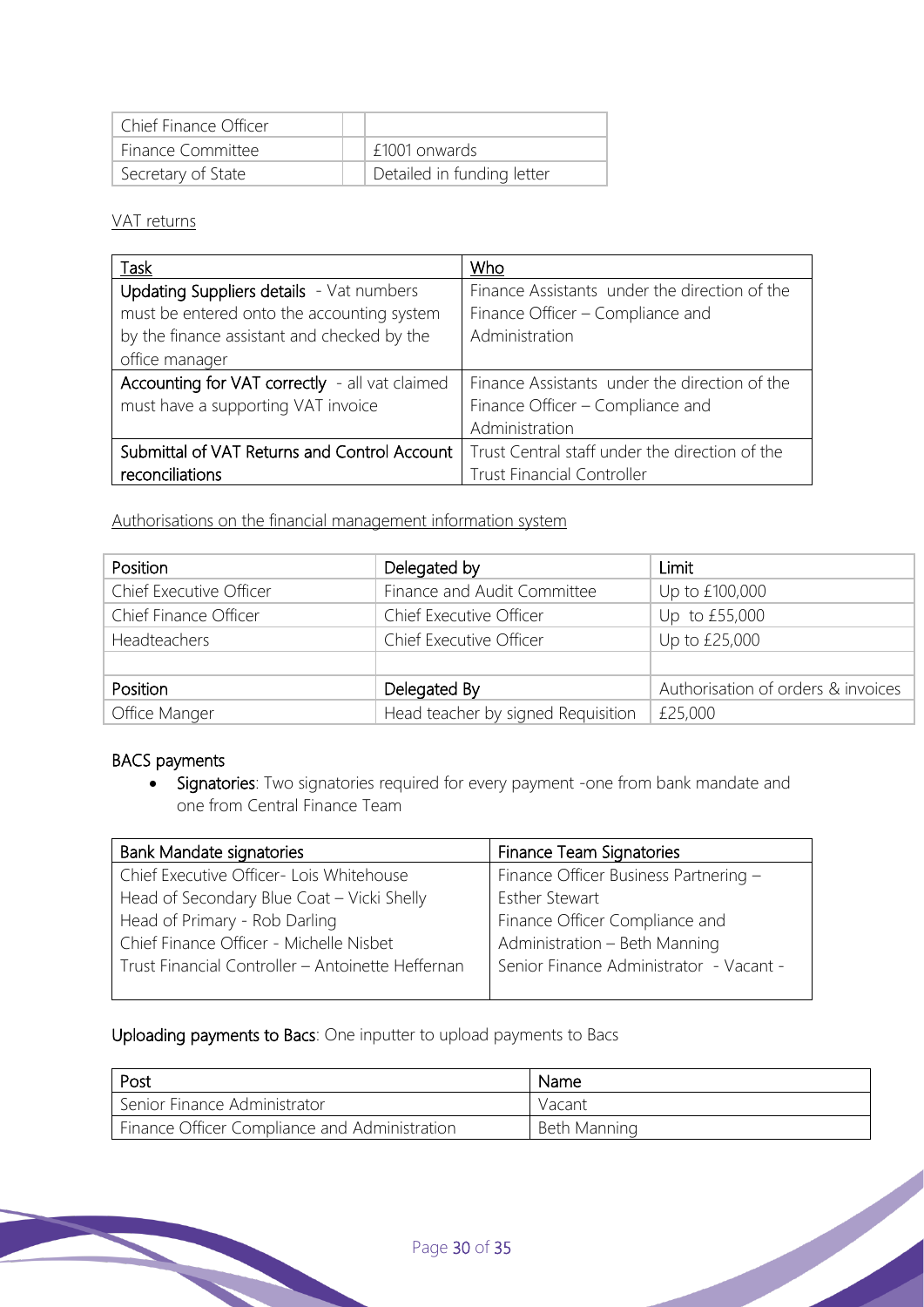• Approval of Inter bank account transfers (current account to Investment accounts) two signatories required.

•

| two Signatories<br>$\Delta NN$ | Financial Controller, Finance Officers |
|--------------------------------|----------------------------------------|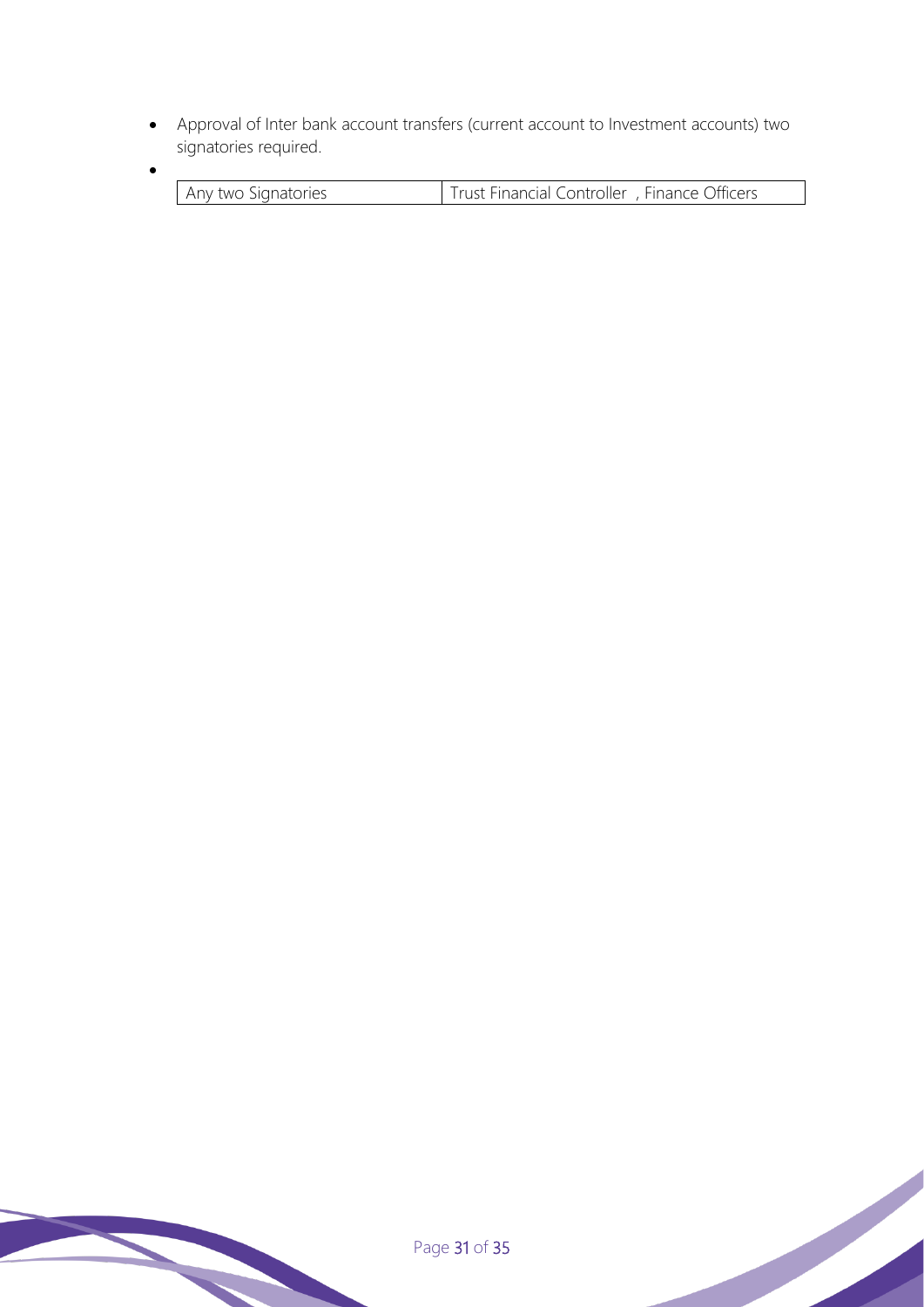



## Inspire Education Trust – Financial procedures BANK RECONCILIATION GUIDANCE

#### Security of cash/. Cheques and other assets belonging to the trust

Financial controls are processes, policies and procedures that are implemented to manage finances. They play a role in achieving an organisation's financial goals and meeting obligations of management checks, statutory duty, financial robustness and regularity duties.

#### Financial controls in this process (BANK RECONCILIATION):

| Control                 | Measure                                                                                                                                                                                                                                                                                                                                   |
|-------------------------|-------------------------------------------------------------------------------------------------------------------------------------------------------------------------------------------------------------------------------------------------------------------------------------------------------------------------------------------|
| Reconciliation          | Balancing the system against a primary ensuring accuracy $-$ document.                                                                                                                                                                                                                                                                    |
| Processes               | Following an expected process in a timely manner. Timely reconciliations<br>assist early detection of any potential fraud or error and assist in robust<br>financial administration.<br>Ensuring completeness by undertaking a review of un-reconciled items.                                                                             |
| Management              | The counter signature will give management assurance that financial<br>administration is up to date and that the banks' balance on the system is<br>a true and fair view. Periodic sampling by internal audit will give the<br>finance and audit committee assurance regarding adherence to process<br>and accuracy of the cash position. |
| Arithmetic              | The process of checking that the opening balance less payments and<br>receipts match closing balance ensures financial accuracy.                                                                                                                                                                                                          |
| <b>Responsibilities</b> | This process gives clarity that the office manager is responsible for<br>ensuring that the bank reconciliations are completed correctly & avoids<br>any potential mis- understanding or non-adherence to process.                                                                                                                         |

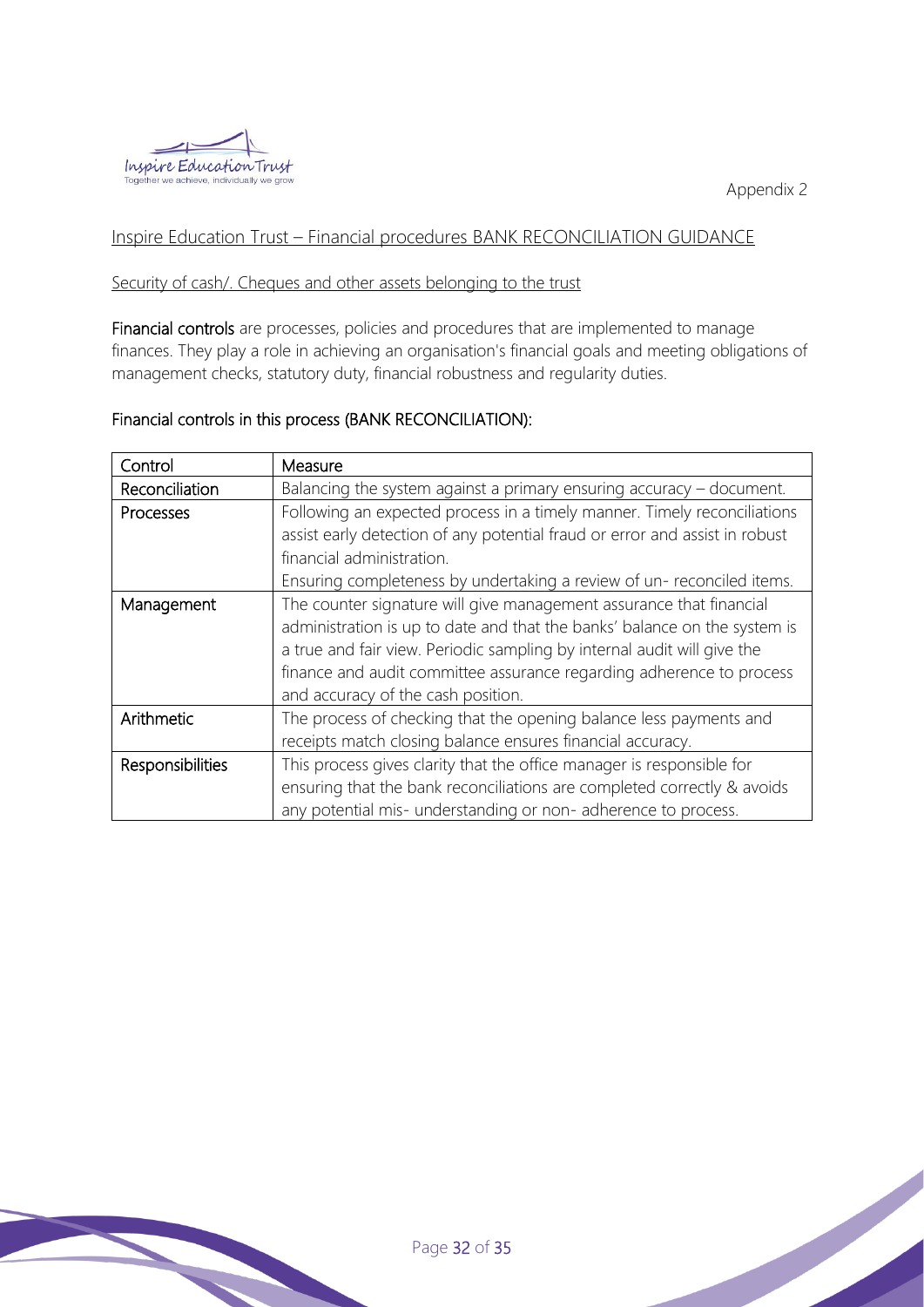#### TRUST EXPECTATIONS:

#### The Finance Officer - Compliance & Finance Administration is responsible for ensuring:

- Monthly Bank reconciliations are undertaken on a timely basis & no later than three working days after month end. Good financial practice should be followed to ensure ongoing reconciliations though out the month (Xero having an automated link with the trusts on line banking) to guard against potential fraud and error.
- Any delays in completing bank reconciliations must be reported by email to the Trust Financial Controller or delegated appointee (Finance Officer – Business Partnering) in their absence to ensure advice and support are given.
- The counter signature must be carried out by the Trust Financial Controller and in their absence the Trust Business Partnering Finance Officer. The Finance Officer - Compliance & Finance Administration is responsible for submitting the completed reconciliations to the Trust Financial Controller for counter signature checks. This gives the CEO and Board of Directors assurance on the robustness of the school's financial banking administration. Ideally no later than three days after the reconciliation has been completed. If the Finance Officer - Compliance & Finance Administration is outside this process for any reason, they must update the Trust Financial Controller as soon as possible

#### Counter Signature checks:

- o Opening and closing balances match the bank statement.
- o Statement numbers on the bank statements have no gaps
- o Compliance Officer signature and date
- o Reconciliation has been undertaken within the timescale.
- o Unreconciled items

#### POST RECOINCILIATION

Once the reconciliation has been completed, the Finance Officer - Compliance & Finance Administration must look at the unreconciled items report and investigate any items that are more than two weeks old.

This process will highlight any potential income duplicates and questions why payments have not reached a supplier's bank. This is an additional financial control in the reconciliation process.

Any suspicious activity must be dealt with swiftly and by the Finance Officer - Compliance & Finance Administration and it must be communicated to the Trust Financial Controller immediately. Additionally, the communication flow must continue until resolution. Any other discrepancies such as overpayment, incorrect bank account details duplicates and shortfalls must also be taken to the attention of the Trust Financial Controller.

## SUPPORTING DOCUMENTATION

Any supporting documentation attached to the bank reconciliation must be relevant and accurate.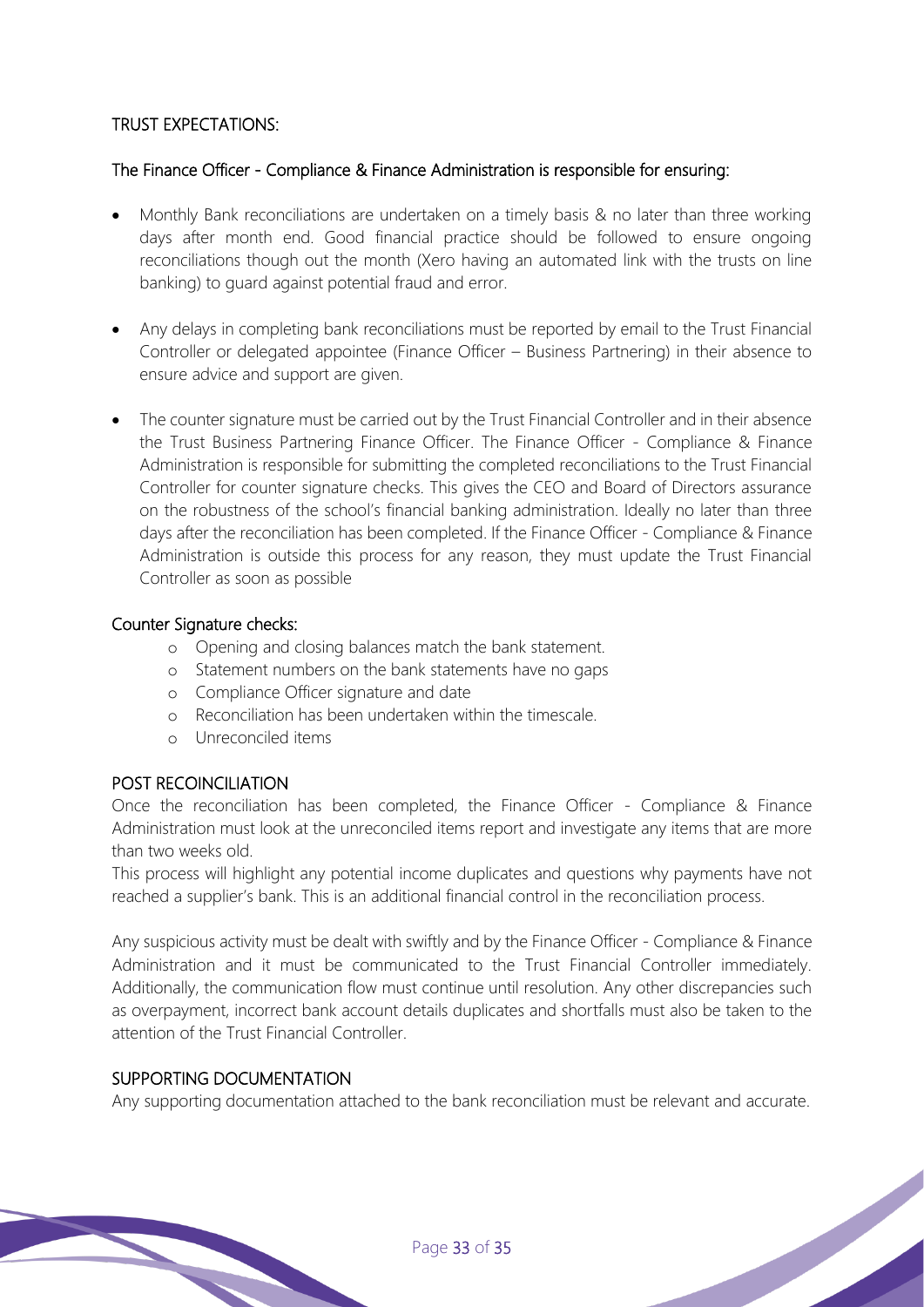## COMPLETED RECONCILATIONS

All completed reconciliations must be filed in the statutory audit file for yearend audit records. In addition to the Bank statement and Reconciliation, the Finance Officer - Compliance & Finance Administration should maintain any action notes related to the Unreconciled Items report. This needs to be done on a timely basis and should be done as part of the reconciliation process.